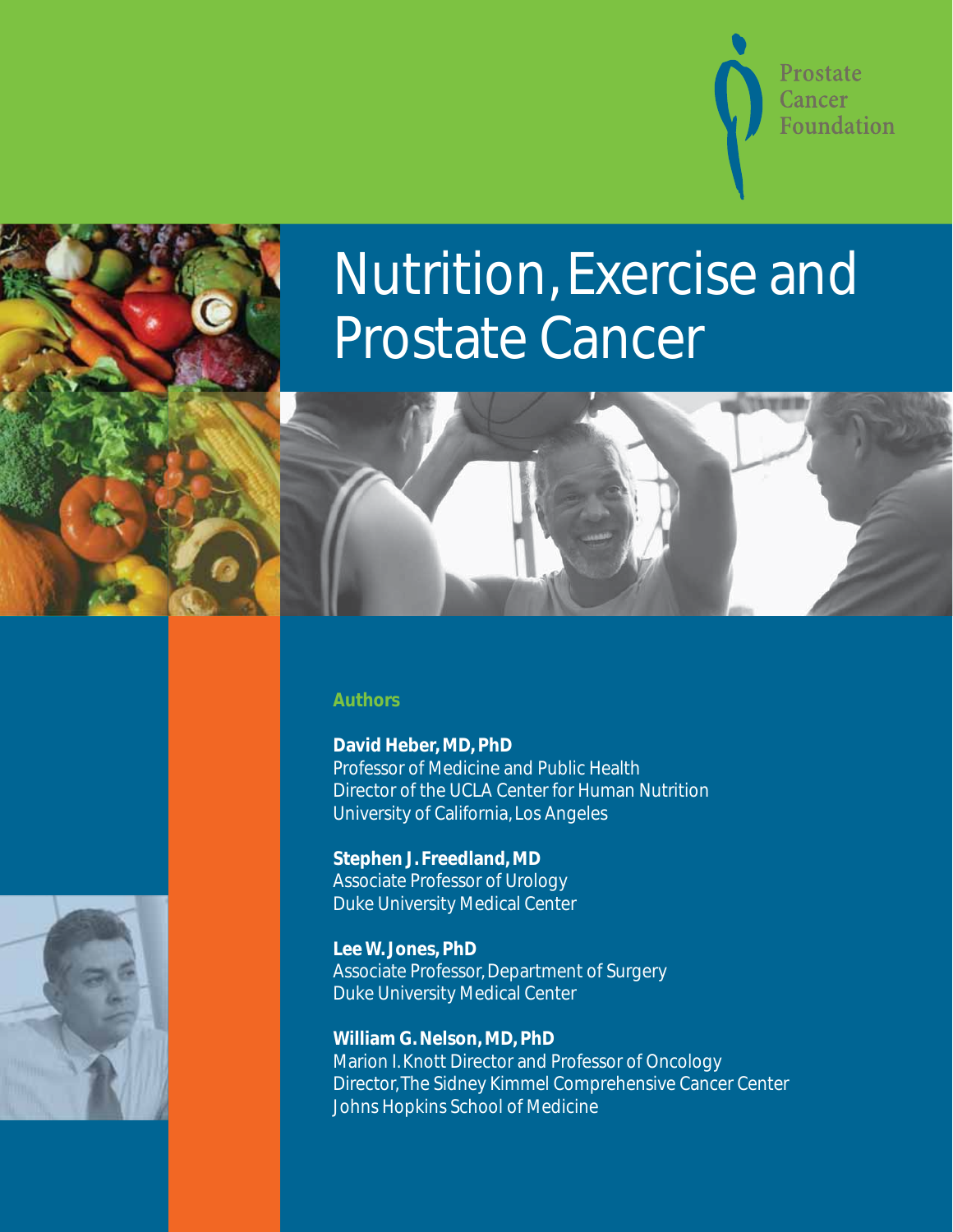

The Prostate Cancer Foundation (PCF) was founded in 1993 to find better treatments and a cure for recurrent prostate cancer. Through its unique model for soliciting and selecting promising research programs and rapid deployment of resources, the PCF has funded more than 1,500 programs at nearly 200 research centers in 20 countries around the world.

As the world's leading philanthropic organization for funding prostate-cancer research, the PCF is now a foundation without borders. Its advocacy for increased government and private support of prostate cancer programs has helped build a global research enterprise of nearly \$10 billion.

Today, 40 percent fewer men are dying from prostate cancer compared to what was once projected. The PCF is a force of  $\Box$   $\Box$   $\Box$  for more than 16 million men and their families around the world who are currently facing the disease.

Studies have shown that lifestyle — especially nutrition and exercise — has a significant influence in prostate cancer prevention and treatment. This guide presents the latest information for men who want to maintain a lifestyle that promotes prostate health.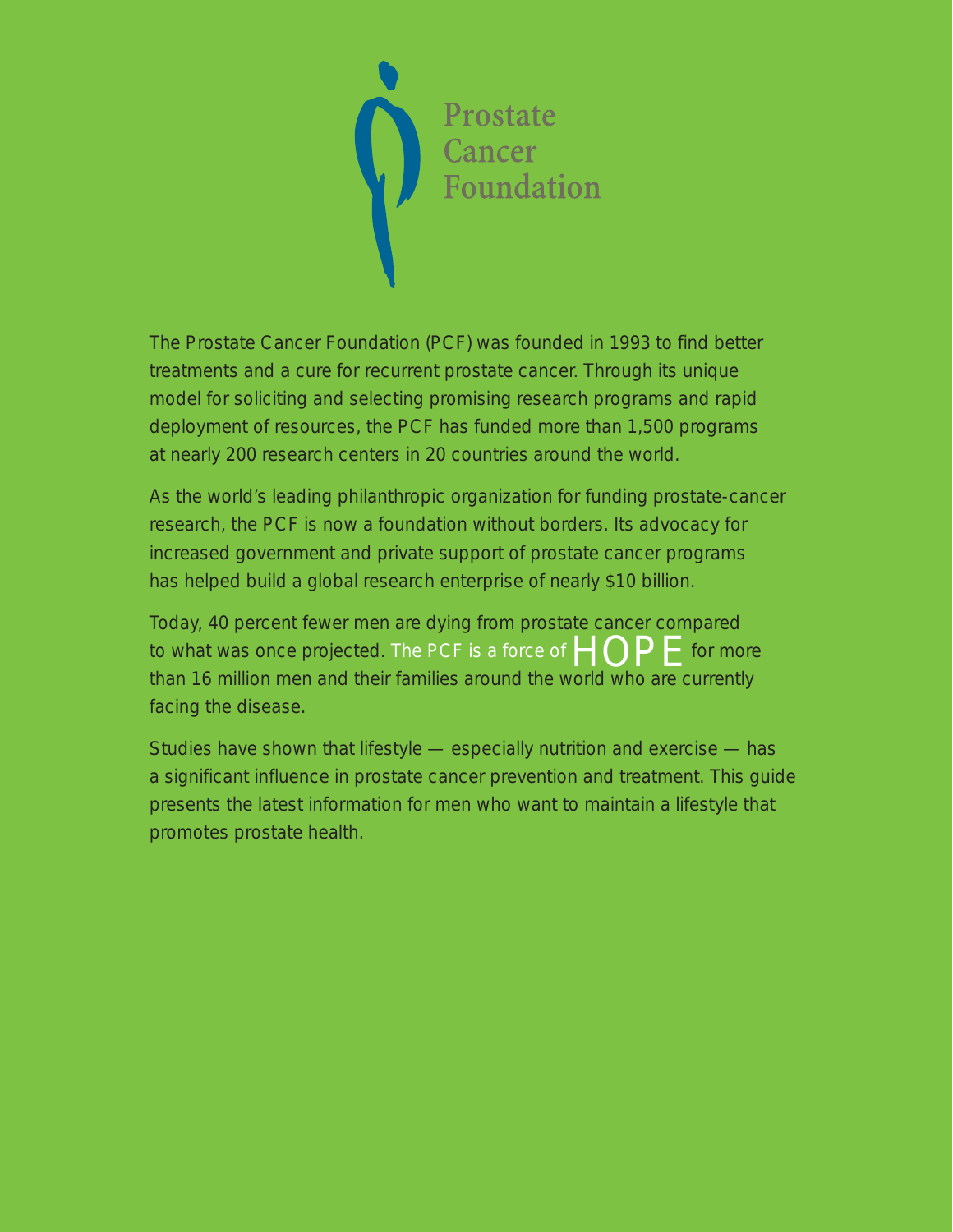# Nutrition, Exercise and Prostate Cancer



# **Table of Contents**

- **2 Introduction**
- **3 Understanding the Links Between Nutrition, Exercise, and Prostate Cancer**
- 3 Effects of Oxidation and Inflammation
- 4 The Contribution of Carcinogens
- 5 Effects of Excess Sugar
- 6 Putting It All Together
- **8 Obesity and Metabolism Where We Went Wrong**
- 9 The Metabolic Syndrome
- 9 Effects of Excess Body Fat
- 10 Effects of Muscle Loss
- **11 Nutrition at the Molecular Level**
- 12 The Contribution of Antioxidants and Phytochemicals
- 12 The Color System of Antioxidants
- **15 The Delicate Balancing Act of Supplement Use**
- 15 Avoiding Toxicity and Overdosing
- 16 Making the Smart Choice
- **18 Implementing a Plan for Success**
- 18 Building Strong Muscles
- 19 Restoring a Healthful Caloric Balance
- **20 Incorporating Good Nutrition and Exercise Into Your Everyday Routine**
- 20 Reviewing the Benefits Stage by Stage
- 20 Adopting a Healthy Approach
- **23 A Commitment to Change** 23 The Decision to Change
- **25 The Four S's of Success**
- **27 Suggested Reading**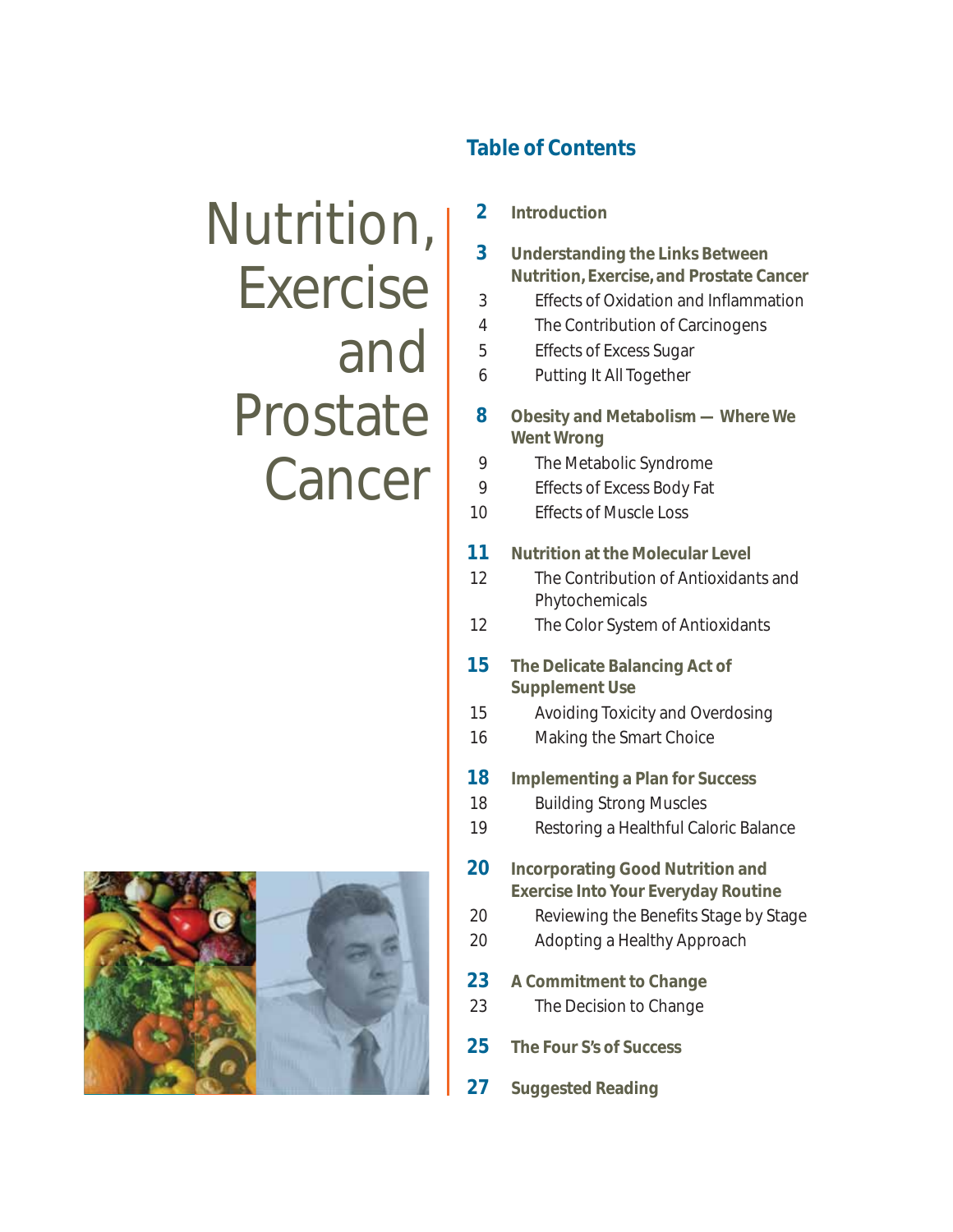

# **Introduction**

reatment options for prostate cancer are more effective than ever before. Yet, for many men, the diagnosis and treatment of cancer brings to their attention the need to change their diet and exercise behaviors. While the primary focus of the prostate cancer survivor is to live a life free of cancer, more men are beginning to realize that a healthy diet and regular exercise can be an important step toward preventing other diseases that commonly occur with aging, including heart disease and diabetes. Exciting new data suggest that this same approach may also slow prostate cancer growth. This guide takes the best published evidence from population studies, basic science, and limited human studies, and puts them together in ways that make practical sense — with the overall goal of helping you achieve "thrivership" not just survivorship.

What is thrivership? The Merriam-Webster dictionary defines *thriver* as one who progresses toward a goal despite circumstances, and flourishes. The diagnosis of prostate cancer can lead you in one of two directions. Some will react to this diagnosis with a sense of resignation and fatalism. This view can lead to helplessness — waiting for the other shoe of cancer recurrence or progression to drop. On the other hand, thrivership puts you in the

driver's seat — making you as vital to your care and treatment as any doctor or nurse. You may have had prostate cancer, but now you are in charge of your life, adopting new healthy habits and enjoying each day to its fullest. As a prostate cancer thriver, you can use the latest knowledge about nutrition and exercise to improve your overall health and quality of life. Your diagnosis of prostate cancer can be the beginning of a healthier lifestyle.

*As a prostate cancer thriver, you can use the latest knowledge about nutrition and exercise to improve your overall health and quality of life*

A working group of the leading experts and scholars in nutrition, exercise, and prostate cancer were gathered from across the United States and asked to provide their advice to us in developing this guide. It is our hope that you will benefit from the recommendations in this guide for a healthy diet and regular exercise, and that you will achieve a better understanding of the roles of diet and exercise in the prevention of age-related diseases, as well as in the recurrence and progression of prostate cancer.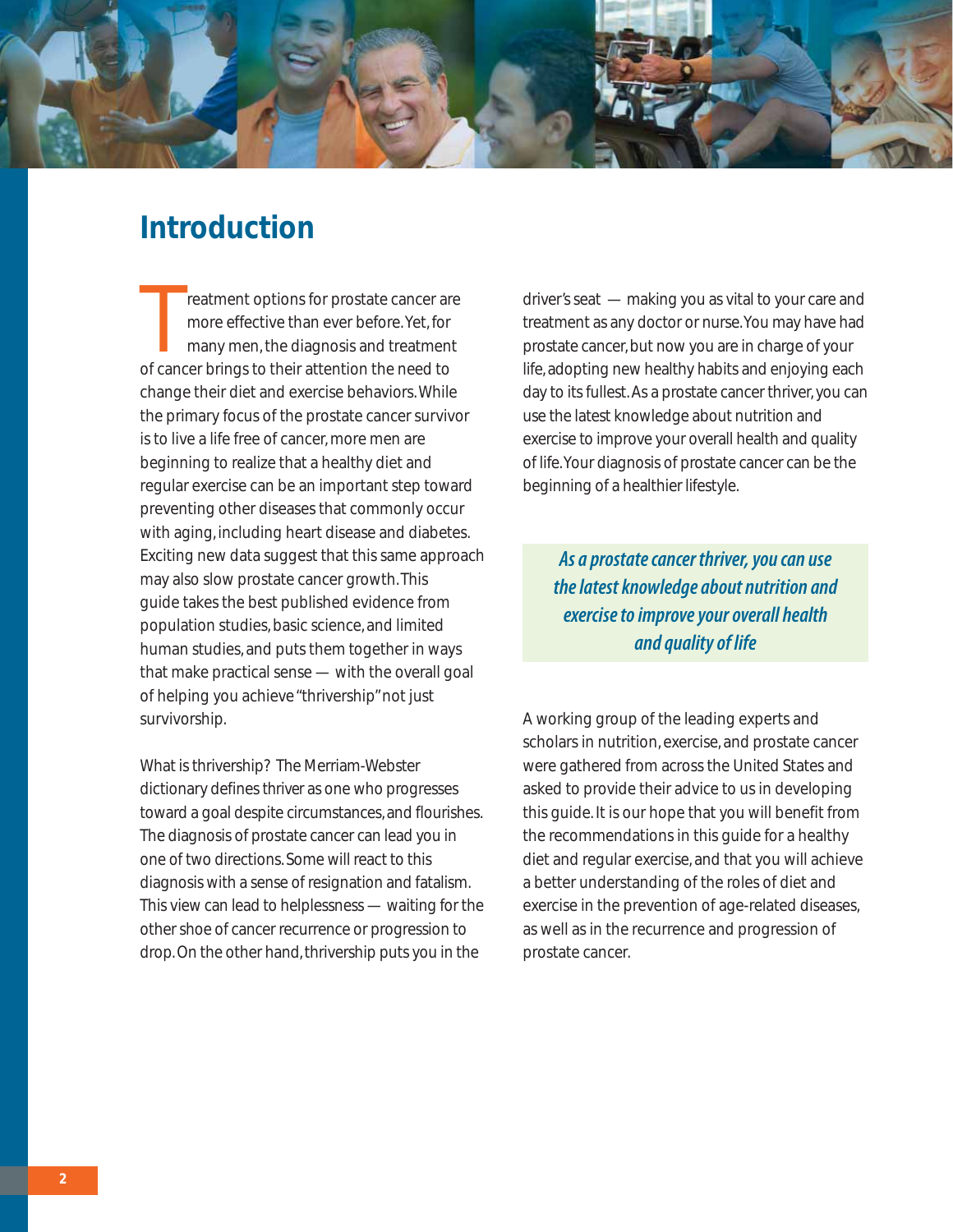

# **Understanding the Links Between Nutrition, Exercise, and Prostate Cancer**

Our modern society is characterized by a<br>lifestyle with low levels of exercise coup<br>with consumption of foods that are high<br>in calories fat sugar and salt But your body still lifestyle with low levels of exercise coupled with consumption of foods that are high in calories, fat, sugar, and salt. But your body still responds in the only way it knows — it stores excess food as fat to prepare for times of prolonged starvation. Of course, because prolonged starvation typically does not happen in modern society, this safety mechanism means that we just continue to gain weight and store more fat.

This excess fat, especially the fat around the middle of your body, has been associated with an increased risk of many diseases, including prostate cancer, and particularly aggressive prostate cancer. But you don't have to be 50 pounds overweight to suffer the ill effects of excess body fat. Body fat is actually an organ with functions. It secretes hormones and specialized proteins that can increase inflammation and oxidation in the cells of your body — two natural processes that are strong contributors to the development and progression of prostate cancer.

# **Effects of Oxidation and Inflammation**

Oxygen is essential to life, but the chemistry of oxygen and oxidation drives cancer development. Oxidation is a normal chemical reaction that occurs when *free radicals* form within the cells of the prostate. Each oxygen atom contains two electrons that cling together. When heat or light breaks apart the atom, the electrons are separated, leaving unpaired oxygen radicals. These radicals are free to roam around and initiate a process of breaking down normal cellular structures, causing damage

and promoting the development of cancer. The more free radicals present, the more cancercausing damage occurs.

This process is similar to what happens during the browning of an apple after it is sliced open and the flesh of the apple is exposed to the oxygen in the air. The oxygen atoms in the air interact with the sugar in the apple, forming oxygen radicals. These radicals break down the flesh of the apple, or oxidize it, and the apple begins to rot.

As long as the outer peel of the apple protects the inner flesh from oxygen, it is not oxidized. But when protective "antioxidants" are removed, the damage from oxidation is allowed to occur unimpeded. Likewise, our bodies have many sophisticated defenses against oxidation. But when these defenses break down, cancerous cells form and are allowed to grow.

One of the most common causes of the loss of protective antioxidants is inflammation, a biochemical process that your body initiates when fighting off an infection. If the body senses invaders, such as bacteria, white blood cells are mobilized to go to the site of the invasion and to release oxygen and nitrogen radicals to help kill the invaders. Unfortunately, if they remain unchecked, these same oxygen radicals can also break down normal tissue and promote the development of cancer. Oxygen radicals damage normal DNA, causing errors that allow cancer growth.

In fact, investigators have noted the presence of inflammatory cells in virtually all prostate cancer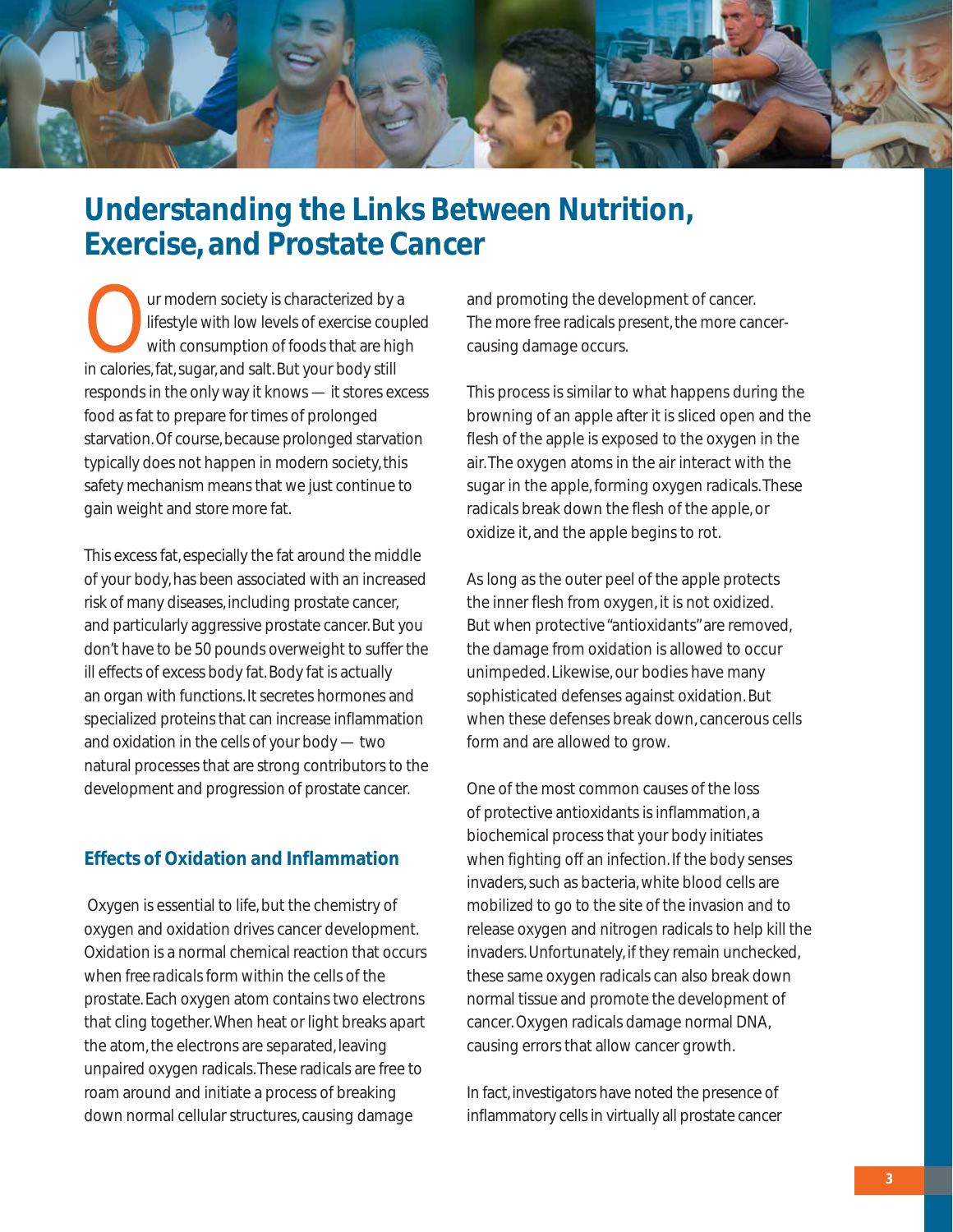tissue that is removed surgically, and have found that inflammation leads to the atrophy, or wasting away, of normal prostate tissue adjacent to precancerous and cancerous areas of prostate tissue.

Based on these and other observations, evidence is mounting that inflammation and oxidation play key roles in the development of prostate cancer. Why is this important? Because although other contributory factors such as aging and altered hormone secretions are difficult or impossible to change, nutritional and exercise habits that reduce the development of inflammation and oxidation can be changed.

*Although some factors that contribute to prostate cancer are difficult or impossible to change, nutritional and exercise habits that reduce inflammation and oxidation can be changed*

There are many anti-inflammatory and antioxidant substances found in colorful fruits and vegetables, whole grains, and spices — nearly all of which are absent from the processed foods that rely on sugar, salt, and fat for flavor. By focusing your diet on fresh fruits and vegetables, ocean-caught fish, and whole grains, you can increase the protective antiinflammatory components of your diet and begin to benefit from their effects.

For example, tomato-based products such as soups, pasta, and juices can increase levels of the antioxidant lycopene in the prostate gland. Drinking beverages such as pomegranate juice and green and black tea can increase levels of antioxidant-containing polyphenols. The cruciferous vegetables such as broccoli, Brussels sprouts, bok choy, wasabi mustard, and horseradish all contain substances that may induce protective proteins in your liver and tissues, while vitamins, minerals, extracts of fruits and vegetables, herbs, and spices can all act against both oxidation and inflammation.

Finally, recent research has suggested that regular exercise may be one of the best natural antioxidants. Regular exercise causes many changes in your body that help reduce circulating levels of reactive oxygen inflammation. Beyond burning calories, endurancetype exercises, such as walking, running, cycling, and swimming, are particularly effective at increasing the body's natural levels of antioxidants, eliminating inflammatory molecules that drive cancer.

*Endurance-type exercises, such as walking, running, cycling, and swimming, are particularly effective at increasing the body's natural levels of antioxidants*

## **The Contribution of Carcinogens**

Inflammation and oxidation are two of the body's natural processes, which, when they are allowed to proceed unchecked, can influence the development of prostate cancer. But external substances also play an important role — and can also be thwarted by keeping to a healthy diet.

A carcinogen is a chemical that directly or indirectly causes or leads to more aggressive forms of cancer. Hundreds of chemicals have been definitively linked to cellular changes that lead to cancer development, and hundreds more have been implicated in processes that might be involved. In today's industrial society, it's hard to avoid all exposure to carcinogens. But by focusing on a healthy diet and on healthy eating practices, you can avoid increasing your exposure to carcinogens that contribute to the development of prostate cancer.

For example, overcooking of any type of meat at very high temperatures produces a set of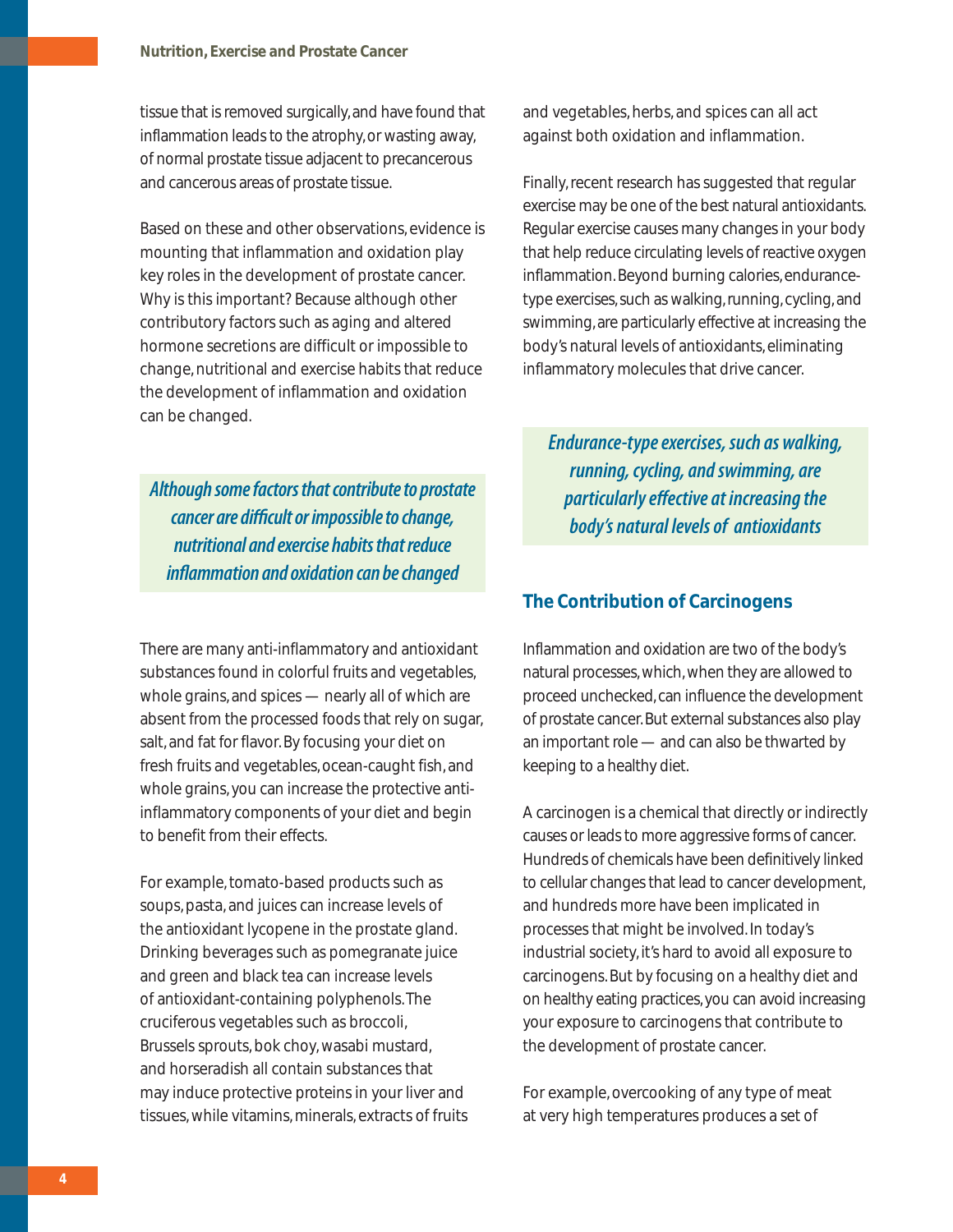carcinogens called heterocyclic amines, one of which, known as PhIP, has been shown to cause prostate cancer in animal studies. In addition, charbroiling red meat or chicken, with its skin intact, produces yet another set of carcinogens, called polycyclic aromatic hydrocarbons.

The deleterious effects of these two carcinogens are well known — when tobacco leaves are burned in cigarettes, heterocyclic amines and polycyclic aromatic hydrocarbons are produced and inhaled, playing a role in the development of lung cancer. Remarkably, by eating overcooked and charbroiled meats, the average American consumes the same amount of carcinogens (as PhlPs) as are inhaled in a pack-and-a-half of cigarettes a day.

Laboratory research findings have suggested that intake of these charred meat carcinogens triggers mutations in prostate cell DNA and leads to a chronic inflammatory response in the prostate. This combination of mutations and inflammation appear to be a key to the development of prostate cancer.



**PhIP (depicted in yellow and dark blue) has the same DNA mutational capacity as cigarette smoke but the carcinogen accumulates only in the prostate. This finding has triggered major new studies on the healthiest way to cook meats in order to protect the prostate from accumulating carcinogens over a lifetime.**

Switching to alternate sources of protein that are not prone to forming carcinogens when cooked, such as soy, is an important first step in minimizing the damage caused by overcooking and

charbroiling meats. Also, using alternate methods to cook meat can significantly cut down on the amount of carcinogens produced: choose steaming or baking over charbroiling or pan-frying, marinate the meat, and turn the meat frequently to prevent overcooking. Finally, increase your consumption of cruciferous vegetables, which have unique properties that enable them to help "sponge up" carcinogens and possibly even counteract some of the damage caused by these carcinogens.

# **Effects of Excess Sugar**

Over the last 20 years, as intake of sugars from processed foods has gone up, obesity rates have skyrocketed, leading many researchers to implicate excess sugar in the current obesity epidemic. In fact, recent work suggests that highfructose corn syrup — a form of sugar frequently found in processed foods such as soft drinks is converted to fat much more quickly than is naturally occurring glucose.

Yet, the negative effects of excess sugar begin even before it is stored as fat. Sugar is a prime energy source for many cancers, including prostate cancer. Most normal cells can adapt to an environment low in sugar and use other energy sources — a process developed through evolution when people would go through periods of starvation. However, cancer, which grows faster than normal cells, does not have the same ability to adapt to low sugar environments. Thus, the more excess sugar consumed, the more the tumor is stimulated. Indeed, several animal studies suggest that cutting simple sugar intake can slow prostate cancer growth.

Excess sugar intake is further linked to prostate cancer growth through its interactions with insulin. Upon consumption of sugar, the body produces insulin, which helps to break down the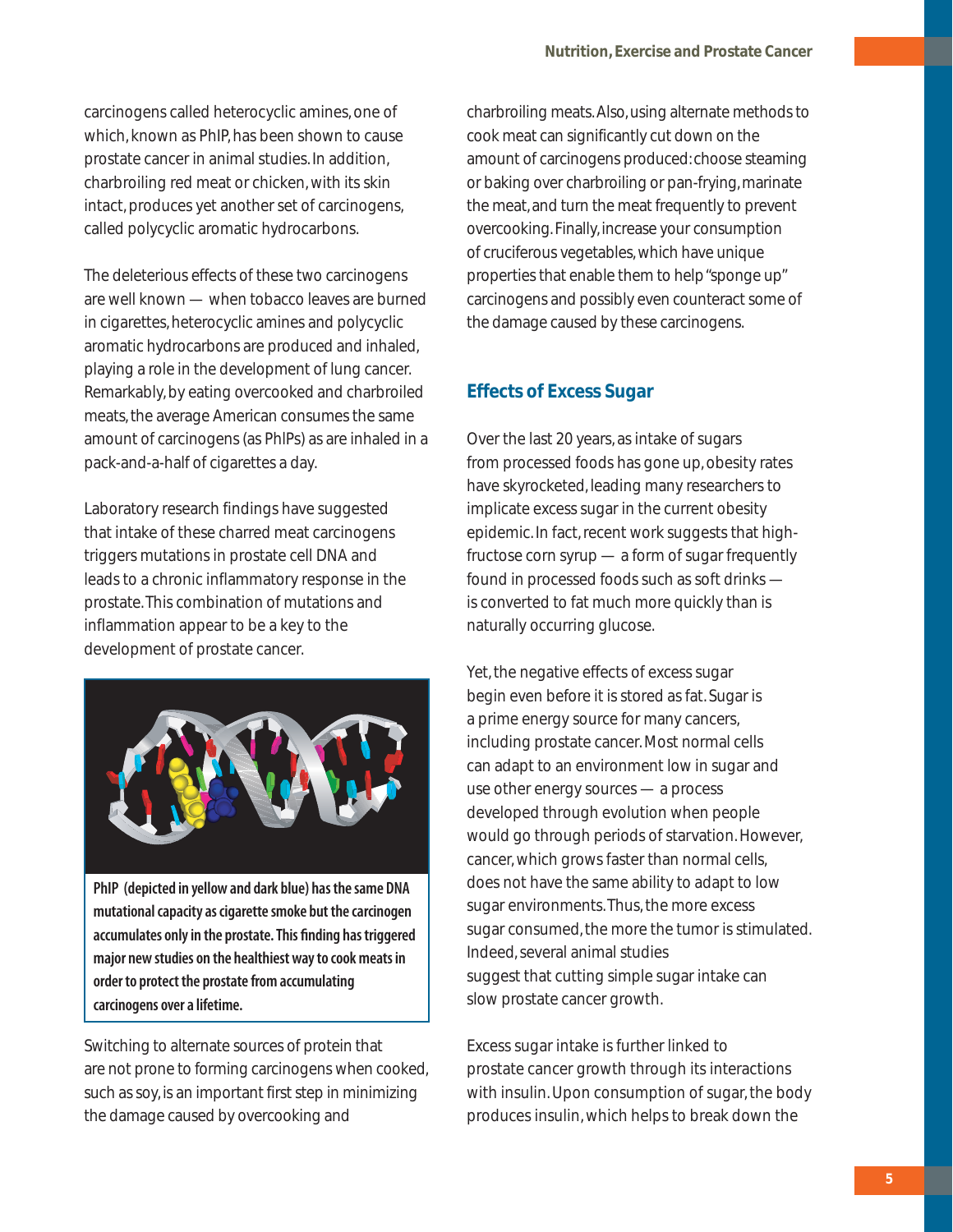sugar, ensuring that the sugar is stored as needed. When too much sugar is consumed and the body constantly produces high levels of insulin to help process it, the cells can become immune to the effects of insulin, resulting in too-high levels of sugar in the blood — a common sign of metabolic syndrome and a strong risk factor for diabetes. In addition, high insulin levels have been linked to an increased risk of diabetes, heart disease, and prostate cancer growth, independent of its interaction with sugar.

Putting this evidence together, research is beginning to suggest that the more processed sugars you eat, the higher your insulin levels, and the more likely it is that your prostate cancer will grow.

*Research is beginning to suggest that the more simple sugars you eat, the higher your insulin levels, and the more likely it is that your prostate cancer will grow*

Yet, cutting back on sugar intake is only one important step. Studies of animals with prostate cancer have shown that restricting overall caloric intake can slow advancement of their disease. Maintaining a healthy diet and engaging in a regular exercise regimen will not only help you achieve and maintain your goal weight, it might also help slow the growth of cancer. Working with a qualified nutritional counselor will help

you identify "good" and "bad" foods, while working with a qualified exercise physiologist will help you develop an exercise regimen to keep you fit.

## **Putting It All Together**

The modern diet and sedentary lifestyle can lead to an accumulation of body fat, which, in turn, can contribute to the development of inflammation and raise insulin levels. At the same time, a highcalorie, high-sugar, pro-inflammatory diet can promote age-related chronic diseases and may prove an important link between nutrition and prostate cancer development and progression. Even modest changes in body fat composition through changes in diet choices and regular exercise can be beneficial — a 5% weight loss has been shown to decrease markers of inflammation by 30% in obese diabetic patients and to reduce insulin levels by 20% in non-diabetic people.

While excess weight has been associated with more severe and rapidly progressive prostate cancer, up to 60% of men at normal body weight and with an average-sized waist carry excess body fat around their abdomens. Focusing on a diet that is rich in antioxidants, low in proinflammatory and carcinogenic substances, and low in simple sugars — coupled with a regular exercise regimen — can make an important difference in improving the overall health of every prostate cancer *thriver*.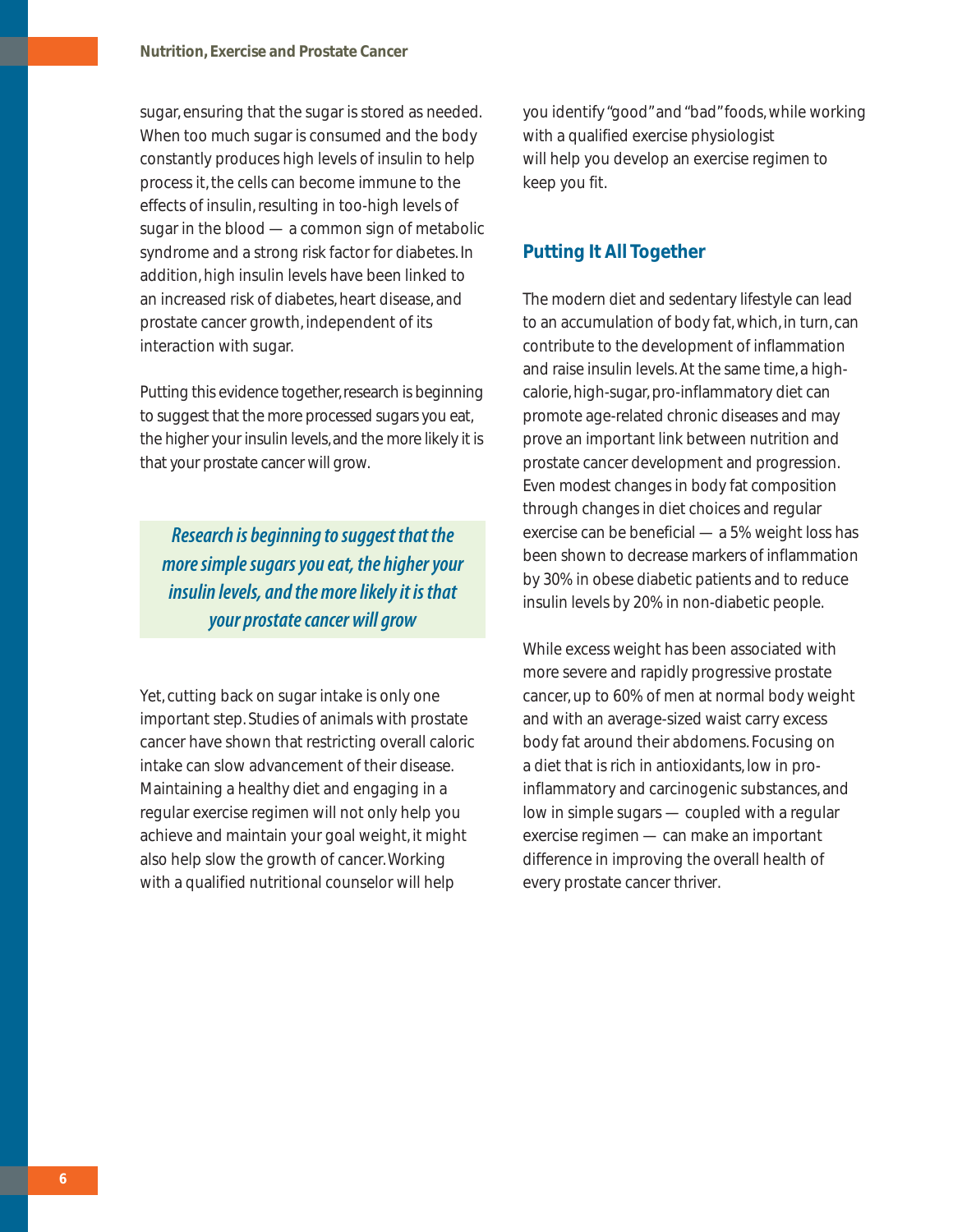**Key Points to Remember**

- **1** Oxidation and inflammation play important roles in the development of prostate cancer
- **2** Anti-inflammatory and antioxidant substances found in colorful fruits and vegetables can counteract the damage caused by oxidation and inflammation
- **3** Carcinogens from charred meat can trigger chronic inflammation in the prostate
- **4** Using alternate methods to cook meat and increasing cruciferous vegetables can minimize intake of and damage from carcinogens
- **5** Sugar is a primary energy source for cancer and stimulates production of insulin, which is linked to an increased risk of diabetes, heart disease, and prostate cancer
- **6** Cutting back on sugar intake, maintaining a healthy diet, and engaging in a regular exercise regimen can help slow the growth of cancer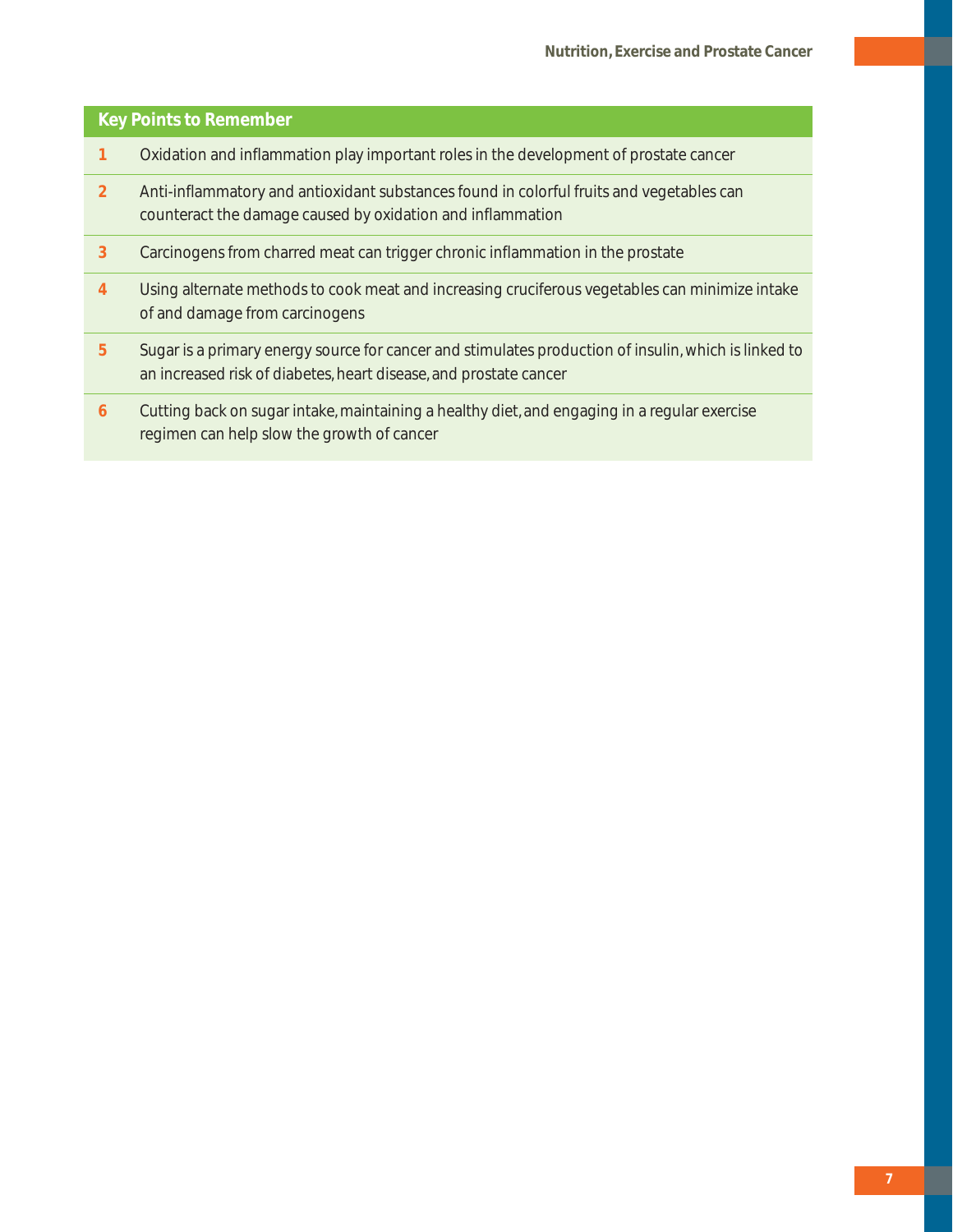

# **Obesity and Metabolism — Where We Went Wrong**

The human genome dates back more<br>than 50,000 years, to a time when ma<br>was a "hunter-gatherer," consumed a<br>consisting of about 90% plant-derived foods than 50,000 years, to a time when man was a "hunter-gatherer," consumed a diet consisting of about 90% plant-derived foods, and engaged in constant physical activity to survive. In the modern, post-industrial era, our level of physical activity is dramatically reduced and our diet has increasingly shifted toward a meat-based diet: the average adult in the United States consumes close to 200 pounds of meat, poultry, and fish per year, an increase of 50 pounds per person from 50 years ago. Compared with plant-based protein sources, animal-based protein sources are higher in saturated fat, lower in fiber, and poorer in micronutrients, especially antioxidants.

More than 50% of adults in the United States do not eat a single piece of fruit per day and more than 80% do not meet the recommended intake of five servings of fruits and vegetables per day. In fact, if one eliminates potatoes (and French fries), the average American eats fewer than two servings of fruits and vegetables per day. At the same time, only about 20% of American adults meet the minimum exercise guidelines of at least 30 minutes per day, three times per week.

*More than 80% of adults do not eat the recommended five servings of fruits and vegetables per day; eliminating potatoes (and French fries), the average American eats fewer than two servings of fruits and vegetables per day*

The modern Western diet has virtually eliminated malnutrition in the majority of the population. However, many of the food choices for individuals of limited means, or for those uneducated in the relationship between food and health, are of poor nutritional value and are lacking key vitamins and minerals. In fact, the least expensive foods available today provide fewer nutrients per calorie than do the more expensive foods.

Thus, in the process of solving the problem of malnutrition through industrialization, we've created a low-cost food supply that promotes a global epidemic of obesity. In addition, the largely sedentary lifestyle indicative of an "advanced" society effectively means that we now have to pay for exercise — with money, time, or both — because exercise in the form of hard physical work, as part of daily living, is scarce.

Multiple studies in the past decade have shown an increased incidence of obesity, chronic diseases of aging, heart disease, and cancer in populations eating a Western diet and having a sedentary lifestyle, versus populations that are physically active and eat fewer calories, less refined carbohydrates, less meat, and more fruits, vegetables, cereals, and whole grains. To understand why this lifestyle shift would have such a profound effect on human health, investigators have begun to look more closely at the true effects of the metabolic syndrome and its co-conspirators, excess body fat and muscle loss, on the human body.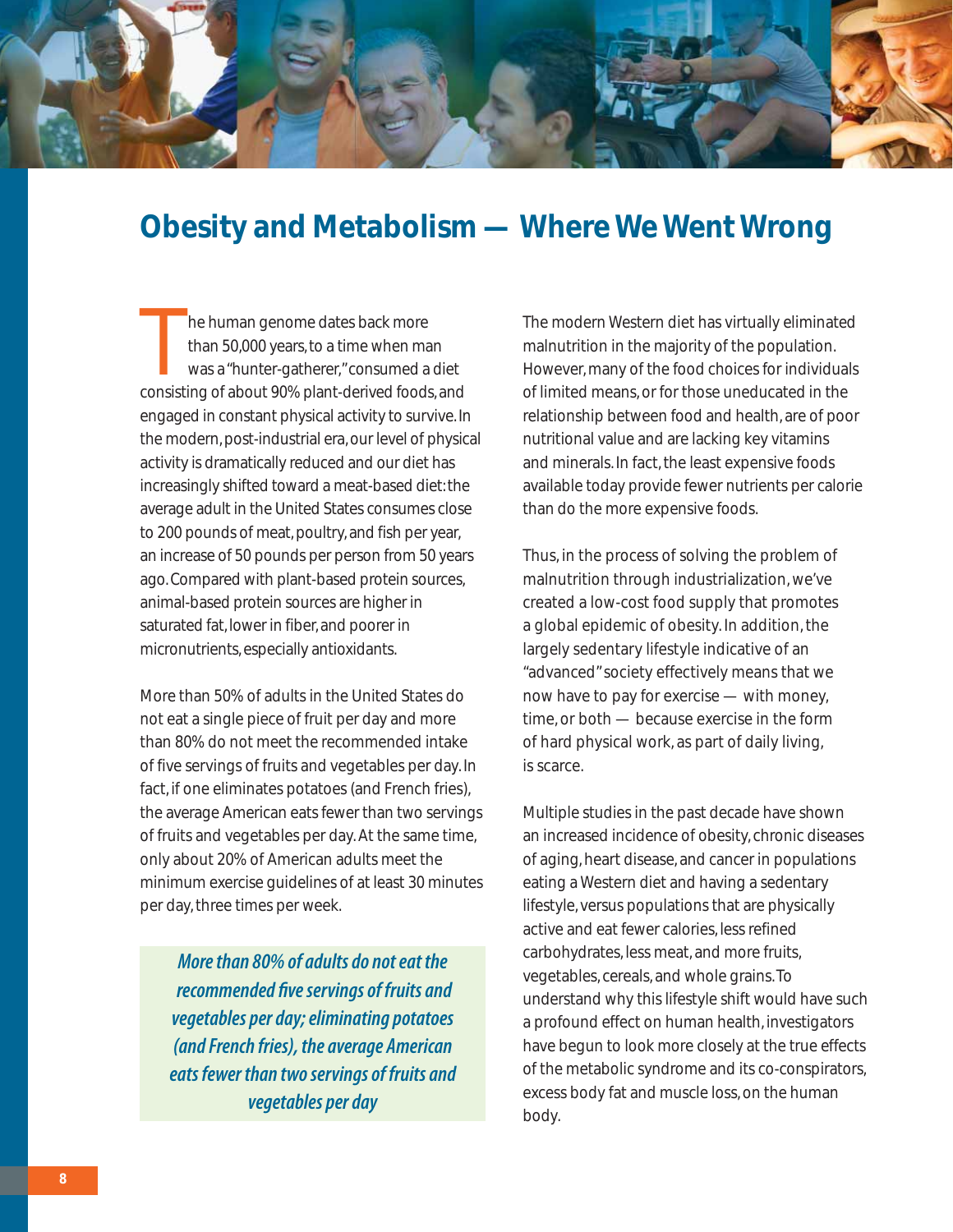# **The Metabolic Syndrome**

For many years, doctors noticed that overweight or obese patients often had the following common diseases — high blood pressure or hypertension, increased blood sugar or diabetes, and high levels of blood fats, specifically triglycerides. In addition, these patients were at greater risk of developing insulin resistance and type 2 diabetes.

Because these different conditions are so common, their coexistence seemed to be a simple coincidence — after all, common diseases occur commonly. However, in the last two decades, the coexistence of these conditions, collectively known as metabolic syndrome, has been found to have a very specific underlying cause — increased abdominal fat and insulin resistance.

Metabolic syndrome affects up to 50% of Americans between the ages of 45 and 65. Since an estimated 65% of adults in the US are overweight or obese, it is not surprising that metabolic syndrome and the detrimental effects of its component chronic diseases is so common.

## **Effects of Excess Body Fat**

Obesity is the result of an imbalance of food intake and exercise. When you eat more and exercise less, fat accumulates in the body. The first place that fat accumulates in men is in the middle of the body around the belly and abdomen.

Belly fat is specially evolved to store fat quickly and release it quickly. Thus, this is the first place the fat settles when you gain weight and the first place it leaves when you lose weight. Since this fat grows so quickly, it can sometimes outgrow its blood supply, causing the fat cells to die. When this happens, the body's immune system sends out scavenger white blood cells to clean up the

debris — which, as we described earlier, sets off a cascade of inflammatory and oxidative events that can ultimately promote heart disease, diabetes, and certain types of cancer, including prostate cancer.

But the effects of belly fat on prostate cancer growth are not limited to its impact on inflammation. Hormones produced by belly fat affect the ability of cells to properly take up insulin. In turn, this resistance to insulin results in the overproduction of insulin and insulin-like growth factor (IGF), both of which are potent stimulants for prostate cancer growth. When applied to human prostate cells in the laboratory, IGF prevents prostate cancer cells from dying and helps them grow. At the same time, the release of special proteins that "sponge up" and reduce the levels of IGF is decreased, thereby exacerbating the effects of the increased circulating IGF. Of note, one of these special binding proteins (IGF binding protein-3) has been shown to directly stimulate prostate cancer cell death compounding the effects of the loss of IGF binding proteins resulting from insulin resistance and excess belly fat.

*Hormones produced by belly fat lead to an overproduction of insulin and insulin-like growth factor, both of which are potent stimulants for prostate cancer growth*

Beyond the effects of the excess body fat, the consequences of caloric imbalance that leads to fat accumulation can be significant. Cancer cells grow faster than do normal cells and require excess energy for their growth. Thus, excess calories — above your body's need — will help feed tumor growth.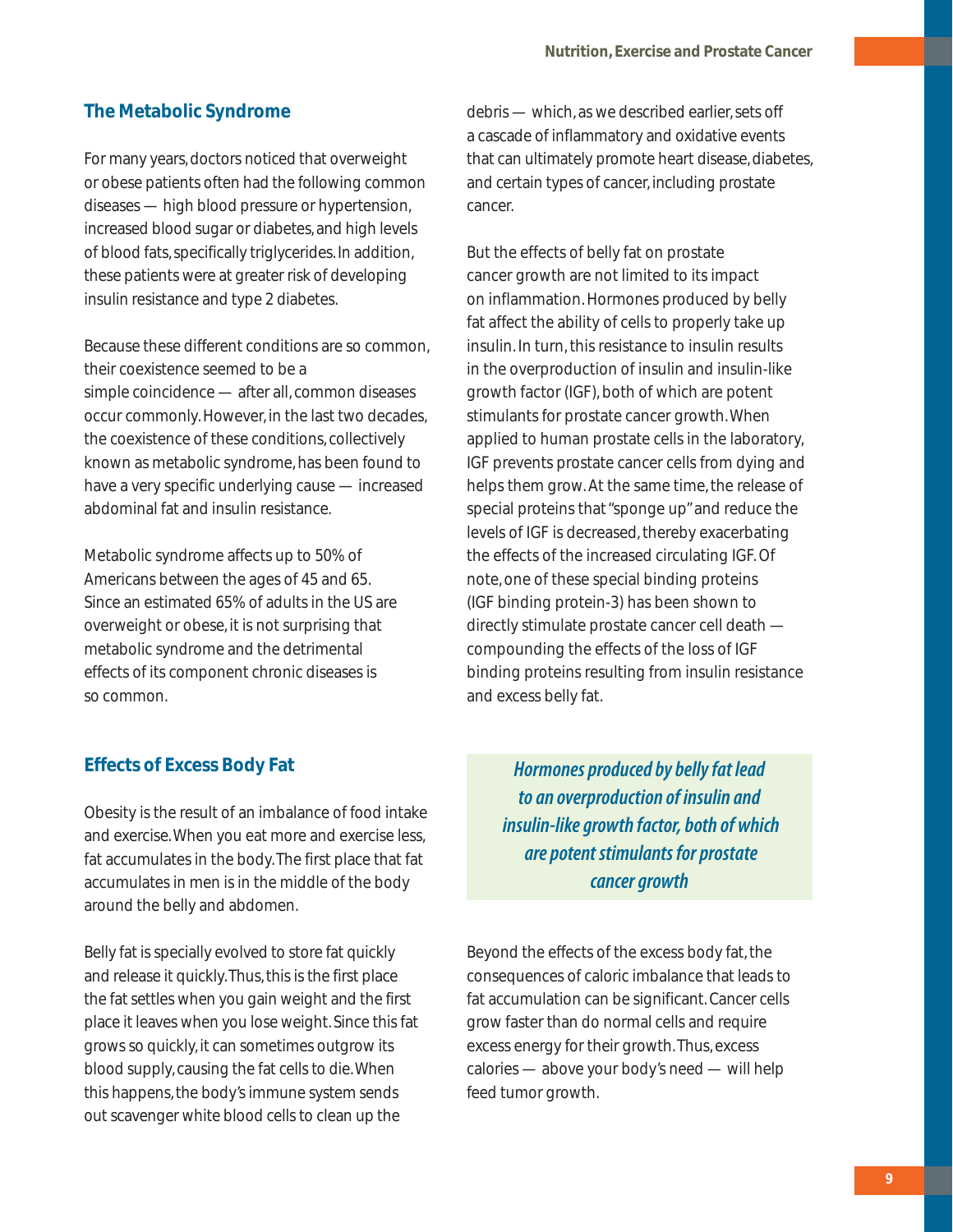Also, rapidly growing tumors live on the edge of survival due to a lack of an adequate blood supply and low levels of oxygen. Without oxygen, the cells can't break down fat but instead rely on sugars and carbohydrates for energy. Thus, the higher your sugar intake, the more nutrients you are providing to the tumor.

In animal studies, cutting down on carbohydrate intake has been shown to dramatically slow tumor growth. In human studies, cutting down on carbohydrate intake has been shown to be one of the best ways to lose weight, which, in turn, has dramatic health benefits and can slow tumor growth.

Despite some very promising research, the degree to which cutting all carbohydrates is helpful in the long run remains unknown. But what is not disputed is that eating simple sugars has no real benefit, promotes obesity and possibly tumor growth, and should be avoided.

## **Effects of Muscle Loss**

Muscle plays a number of roles in maintaining health. Not only are muscles critical to posture, balance, and movement, but they maintain healthy bones by putting a physical stress across the bones. Hormonal therapies often used in men with advancing prostate cancer can have a detrimental effect on muscle, leading to muscle atrophy or wasting. Thus, with muscle loss from aging, inactivity, and hormonal therapies, the bones become more brittle and the loss of balance can lead to bone fractures.

In addition, the loss of muscle can undermine a potential mechanism to alleviate insulin resistance. The uptake of sugars into the muscle can occur via a process that is independent of insulin. Therefore, in men with metabolic syndrome, the loss of muscle mass precludes their ability to effectively control blood sugar control and overcome insulin resistance through exercise.

### **Key Points to Remember**

| Excess fat promotes insulin resistance, which reduces levels of IGF binding proteins that stimulate<br>prostate cancer cell death          |
|--------------------------------------------------------------------------------------------------------------------------------------------|
| Cutting carbohydrate intake can cut down on excess fat and weight and slow tumor growth                                                    |
| Muscle loss due to aging, inactivity, and hormonal therapies can weaken bones and undermine a<br>mechanism to alleviate insulin resistance |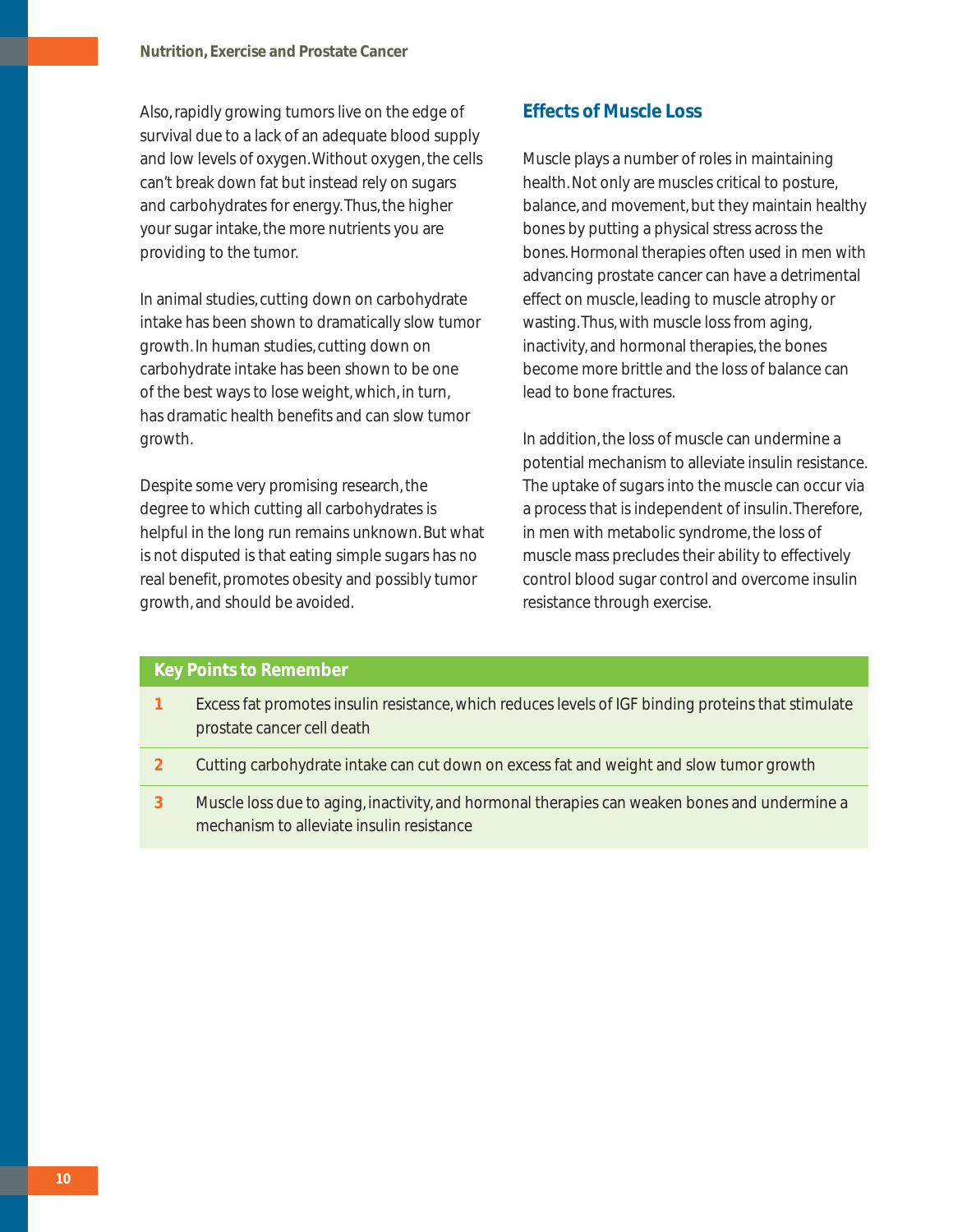

# **Nutrition at the Molecular Level**

t has been only a few years since the human<br>genome was sequenced, and what we learne<br>through this processs has radically altered of<br>understanding of human genetics. As a general t has been only a few years since the human genome was sequenced, and what we learned through this processs has radically altered our rule, scientists thought that each gene contained the information needed to produce one protein, a key element used in nearly every bodily process. And, given the complexity of humans compared with other animals and with plants, it was estimated that the human genome would have 100,000 genes or more that coded for proteins. In fact, the human genome has only about 30,000 genes that code for proteins; at least 98% of the genome does not code for proteins at all.

It turns out that most of our DNA is the *software* involved in determining how and when 30,000 genes are expressed. Regulation of this expression can be affected by environmental, nutritional, and other factors. These changes to the genome by external factors, called epigenetic changes, can have significant effects on a wide variety of molecular processes.

*Most of our DNA is involved in determining how and when genes are expressed, and can be affected by environmental and nutritional factors*

For example, one of the most important nutritional factors modulating gene expression is folic acid: a lack of folic acid has been linked to an increased risk of heart disease and cancer. Folic acid, which is found in dark green leafy vegetables such as

spinach and green lettuce, participates in a pathway leading to the stabilization of DNA. Early man evolved on a rich plant-based diet, so our metabolism came to depend upon a rich supply of folic acid to assist in multiple processes protecting against disease. However, as humans began to migrate out of agricultural lands, the ability to grow enough green plant food to provide adequate folic acid was reduced. As a result, it is believed that changes occurred in the genome of individuals to conserve folic acid for DNA integrity while sacrificing its other roles in metabolism ultimately contributing to an increased risk of heart disease and cancer.

If this sounds far fetched, consider the Agouti mouse. This type of mouse has been specially bred to make a mutated protein called the Agouti protein. The protein disrupts the brain's ability to signal that the stomach is full and control appetite, so the mice eat to excess and become obese. At the same time, the Agouti protein interferes with the action of another protein that turns the coats of the mice brown. Because of these genetic changes, the Agouti mouse has a yellow coat, as well as a lifetime increased risk of diabetes and some forms of cancer. However, if you supplement the diet of a pregnant Agouti mouse with folic acid and other similar compounds, the yellow-coated mother will give birth to a lean brown mouse with no increased risk of disease. The addition of folic acid silenced the expression of the abnormal Agouti gene — no Agouti protein is produced, and the mouse is born normal.

Similarly, in the development of human prostate cancers, the tumor silences production of a protein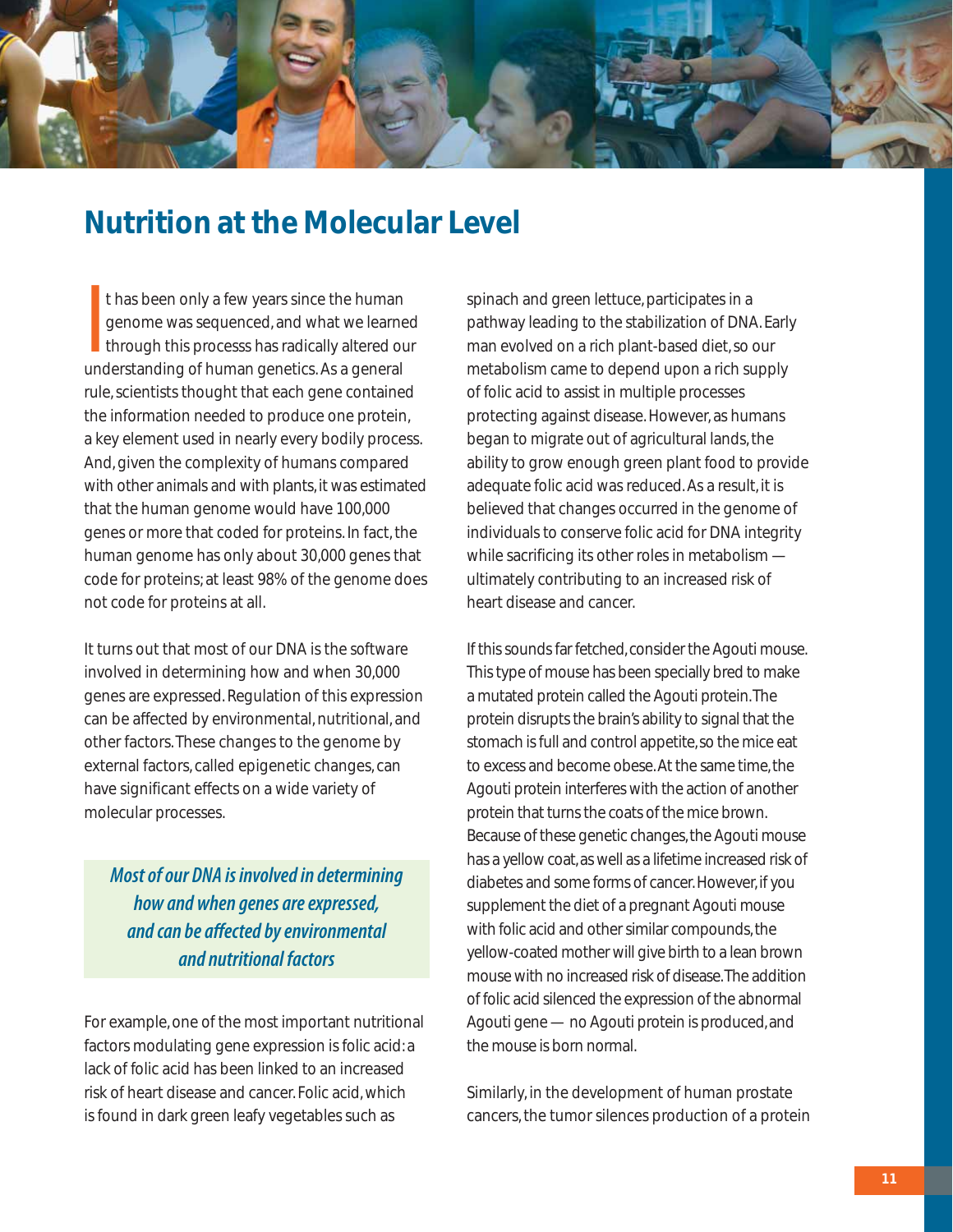called GSTP1, which plays a critical role in defending DNA against mutation caused by oxidation in the prostate. It is believed that the on-off switch for this protein is mediated by epigenetic changes similar to that which allows folic acid to mediate the change in the Agouti mouse, enabling a healthy brown mouse to be born from a diabetic yellow mouse.

The mere existence of these and other epigenetic changes demonstrates that your DNA is not set in stone. It is a living part of the cells in your body and its *software* code can be influenced by nutritional and environmental factors. In fact, it is estimated that only 30% of processes normally associated with aging are dictated by genes, while 70% are under your personal control — through diet, exercise, and other lifestyle behaviors.

# **The Contribution of Antioxidants and Phytochemicals**

Early bacteria living in Earth's oxygen-poor atmosphere learned to extract energy from the sun — by combining the energy with carbon dioxide from the air and water from the ocean, they were able to form the glucose they needed for their cells to function. This process, known as photosynthesis, gave these bacteria a huge advantage over competing species, but created a problem: the oxygen they produced as a byproduct of this chemical reaction threatened to destroy them through oxidation of their DNA. So, they developed specialized antioxidants called phytochemicals, which have properties that enable them to absorb the extra electrons found on oxidized chemicals and oxygen radicals. Phytochemicals are truly sponges for oxygen radicals.

In the human body, different types of antioxidants are found in specific locations where they can be most effective. For example, some act only in the oily environment of fat cells while others act in the liquid, water-like environment of muscle cells. This latter adaptation is particularly important, as the primary energy producers within muscle cells, the mitochondria, also leak oxygen radicals in oxygen-poor environments. The ability of antioxidants to mop up these radicals enables them to play an important role in the fight against cell damage and the development of cancer. This is where exercise can be particularly useful exercise increases the levels of many antioxidants in the muscles, thus reducing the levels of dangerous free radicals.

*The ability of antioxidants to mop up free radicals enables them to play an important role in the fight against cell damage and the development of cancer*

# **The Color System of Antioxidants**

The different types of antioxidants can, for the most part, be grouped by color. For example, the antioxidants found in red tomatoes are identical to those found in red watermelon or pink grapefruit. Although the system is by no means perfect, organizing phytochemicals by color is an easy way to help you differentiate between the different types of antioxidants and learn how to get a variety of phytochemicals and antioxidants into your diet.

*Organizing phytochemicals by color is an easy way to differentiate between the types of antioxidants and to get a variety of antioxidants into your diet*

**The red group**, including tomatoes, pink grapefruit, and watermelon, contain lycopene, one of the most well-studied antioxidants in the fight against prostate cancer. Population-based studies that were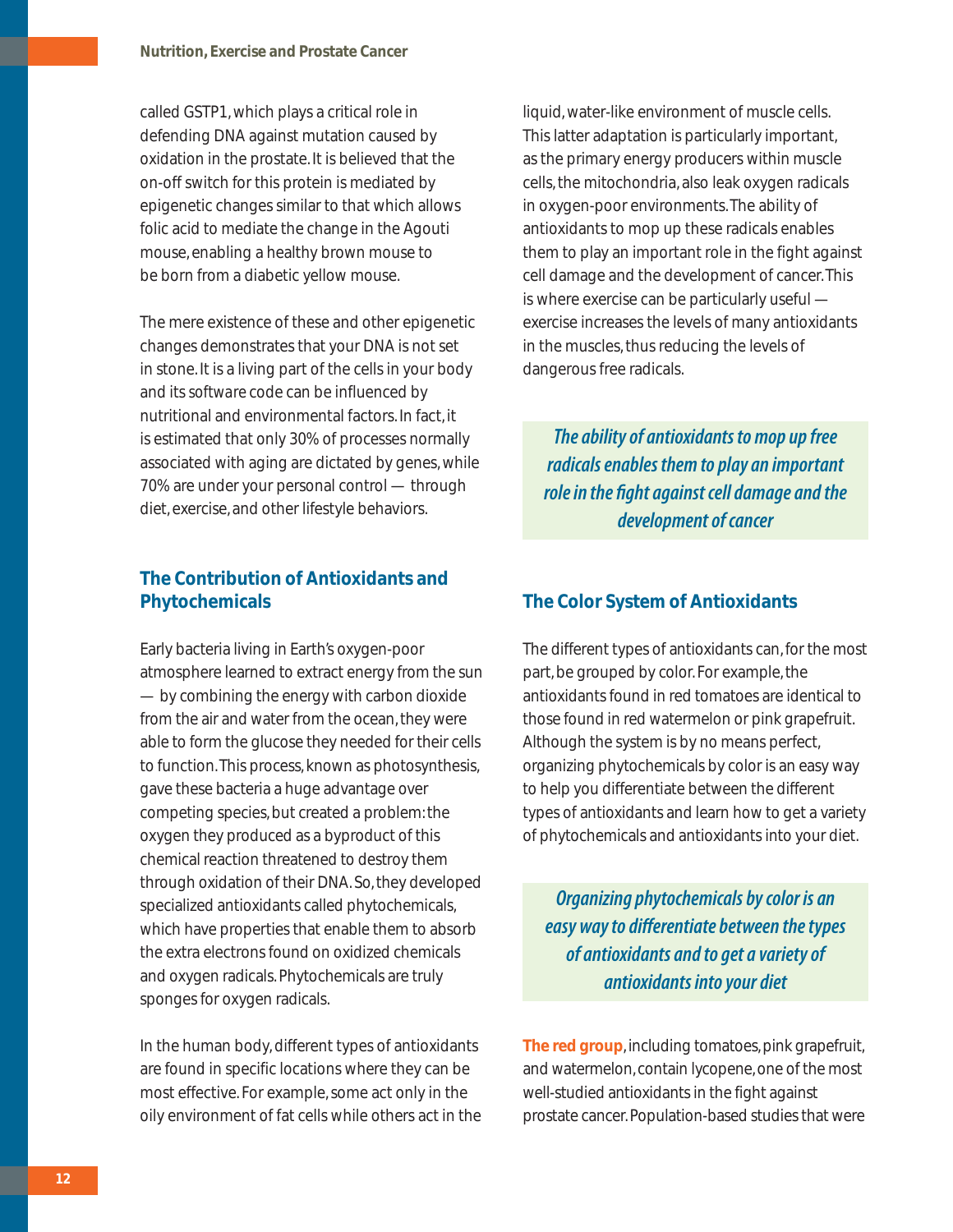conducted when prostate cancer was diagnosed at more advanced stages clearly demonstrated that increased blood levels of lycopene and increased intake of lycopene-containing foods were associated with a reduced risk of aggressive prostate cancer. In recent years, as the population of prostate cancer patients has shifted to the identification of cancers at earlier stages, and as the population of patients has changed, some of these associations can no longer be demonstrated.

There are several short-term studies in which tomato paste or lycopene supplements were given to men prior to prostatectomy. Lycopene was identified in the prostate tissue after surgery and there were changes in prostate cells suggesting benefit. Multiple animal studies have also demonstrated the ability of lycopene to reduce tumor growth as well. It is also clear from multiple studies that the benefits of lycopene are more readily available when absorbed from cooked tomato products and juices than from whole tomatoes. In fact, more than 80% of the lycopene in the American diet comes from cooked tomato-based products such as pasta sauce, tomato soup, tomato juice, and ketchup.

Ultimately, studies focused on the ability of lycopene to prevent the initiation and progression of prostate cancer have not yet established definitively the benefits of increasing the intake of lycopene-containing foods or supplements. More research is needed to clarify the potential benefit of this nutritional component.

Importantly, some animal studies have shown minimal or no benefit to lycopene alone for slowing prostate cancer growth, while whole tomato extracts have been shown to slow tumor growth. Thus, the benefits to the red group are likely due to more than just lycopene, and simply taking a lycopene supplement will not confer the same benefit as eating whole fruits and vegetables. Again, this is a simple reminder that there are no shortcuts to a healthy diet and regular exercise.

**The red/purple group**, including pomegranates, grapes, plums, and assorted berries, all contain anthocyanins, which accounts for the color of the group. However, different berries in this group have unique properties. For example, pomegranates have ellagitannins, which inhibit inflammation and may have benefits for heart health, cancer prevention, and dementia, while cranberries have proanthocyanidins, which target a bacteria common in urinary tract infections. The full benefits of blackberries, strawberries, and raspberries are still being studied, but they all have antioxidant power and work together with the other red/purple berries.

**The orange group**, including carrots, mangoes, apricots, cantaloupes, pumpkin, and sweet potatoes, contain alpha and beta carotenes. Beta-carotene, the more well-studied of the two, is converted by the body into vitamin A, which is important for vision, and works together with the red, green, and yellow/green antioxidants. Note that carrots provide about half the alpha and beta carotene in the average American diet, with significant contributions from tomato-based products.

**The orange/yellow group**, including oranges, peaches, papaya, and nectarines, contain betacryptoxanthin, a minor carotenoid that accounts for only a minute amount of the daily intake of all carotenoids by the average American. About 87% of cryptoxanthin comes from orange juice, oranges, and tangerines. However, one must be cautious about relying on processed juices as some of the nutrients are removed during production and high amounts of sugars are often added.

**The yellow/green group**, including spinach, collard, yellow corn, green peas, avocado, and honeydew melon, contain lutein and zeaxanthin. These carotenoids concentrate in the eye and contribute to eye health. Lower intakes have been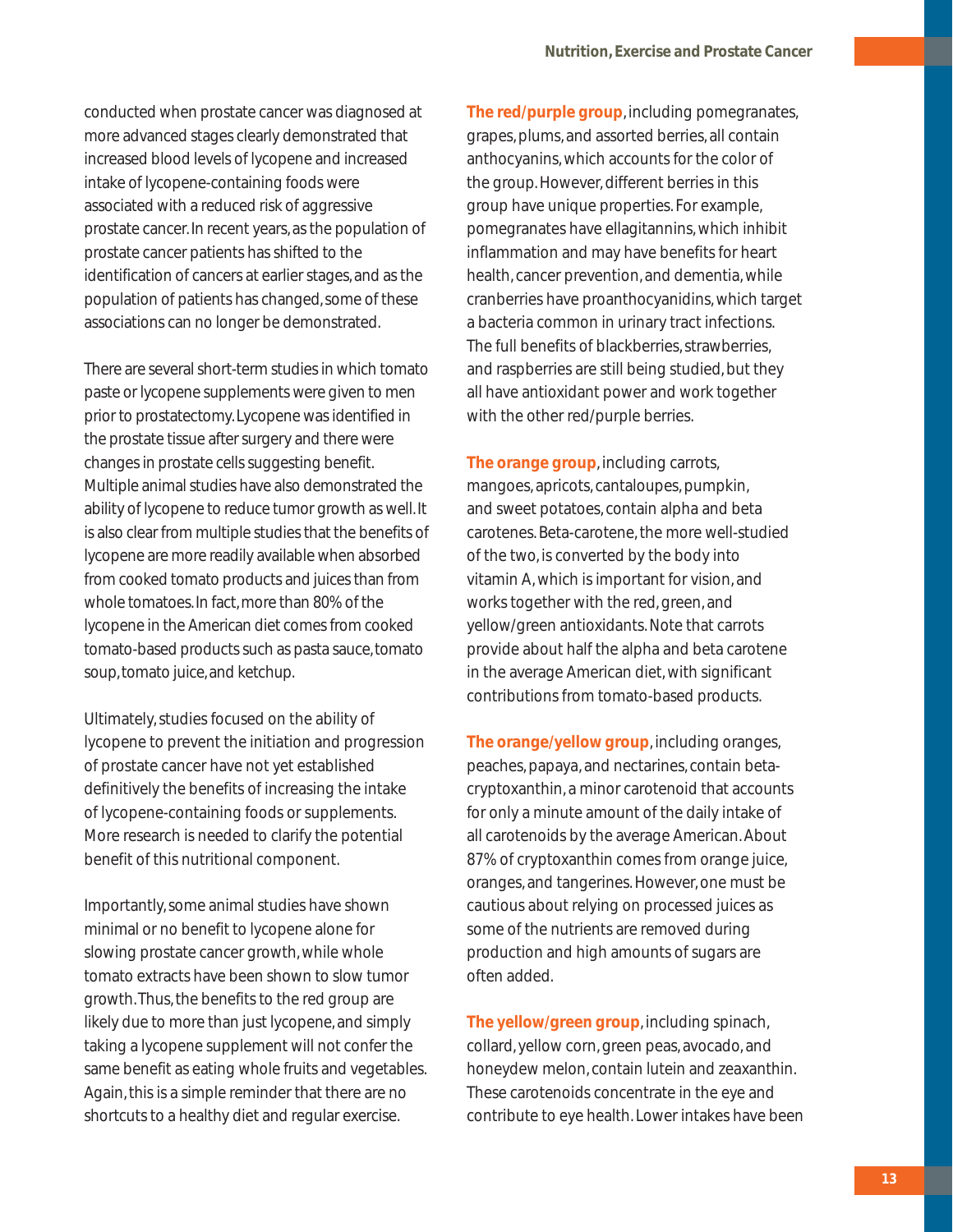associated with cataracts and age-related macular degeneration, the primary preventable cause of blindness in America.

**The green group**, including broccoli, Brussels sprouts, cabbage, bok choy, and kale, contain sulforaphane, isothiocyanates, and indoles. These compounds stimulate genes in the liver to produce enzymes that break down carcinogens, including those that are produced when overcooking and/or charbroiling meats.

**The white/green group**, including garlic, onions, asparagus, leeks, shallots, and chives, contain allyl sulfides, which activate an antioxidant response in cells.

Plant foods that don't fit into the color system can also have unique benefits. For example, celery has salicylic acid, which is closely related to the active ingredient in aspirin and has been used for centuries to relieve headaches. Mushrooms are a complex group of plant foods with possible effects on the immune system at the level of the intestines.

Also, keep in mind that because the color of the fruit or vegetable is tied to its chemical properties, foods with deeper, richer colors are typically more nutritious. Compare, for example, a regular storebought tomato with one bought from a local farm. To be able to ship a firm tomato by truck, the tomato is picked while it is still green and is rapidly ripened by being blasted with ethylene gas, a substance normally produced by the plant as a signal to ripen. While ripening, the family of lycopene compounds accumulates, especially in response to heat and light. However, once ripening stops, the accumulation of lycopene stops. Because the ripening process is stilted, the color of the typical store-bought tomato is often somewhat washed out. By contrast, the tomato that ripens naturally on the vine at the local farm is typically deeper in color and richer in taste — and thus more nutritious.

Incorporating a variety of both colorful and colorless phytochemicals in fruits and vegetables can help to maximize intake of key chemical elements required to maintain healthy tissues and reduce the risk of disease.

| <b>Key Points to Remember</b> |                                                                        |                                           |  |  |
|-------------------------------|------------------------------------------------------------------------|-------------------------------------------|--|--|
| <b>Color Group</b>            | <b>Examples</b>                                                        | <b>Antioxidants</b>                       |  |  |
| <b>Red</b>                    | Tomatoes, pink grapefruits, watermelon                                 | Lycopene                                  |  |  |
| <b>Red/purple</b>             | Pomegranates, grapes, plums, berries                                   | Anthocyanins                              |  |  |
| Orange                        | Carrots, mangoes, apricots, cantaloupes, pumpkin,<br>sweet potatoes    | Alpha and<br>beta carotenes               |  |  |
| Orange/yellow                 | Oranges, peaches, papaya, nectarines                                   | Beta-cryptoxanthin                        |  |  |
| <b>Yellow/green</b>           | Spinach, collard, yellow corn, green peas, avocado,<br>honeydew mellon | Lutein and zeaxanthin                     |  |  |
| Green                         | Broccoli, Brussels sprouts, cabbage, bok choy, kale                    | Sulforaphane,<br>isothiocyanates, indoles |  |  |
| <b>White/green</b>            | Garlic, onions, asparagus, leeks, shallots, chives                     | <b>Allyl sulfides</b>                     |  |  |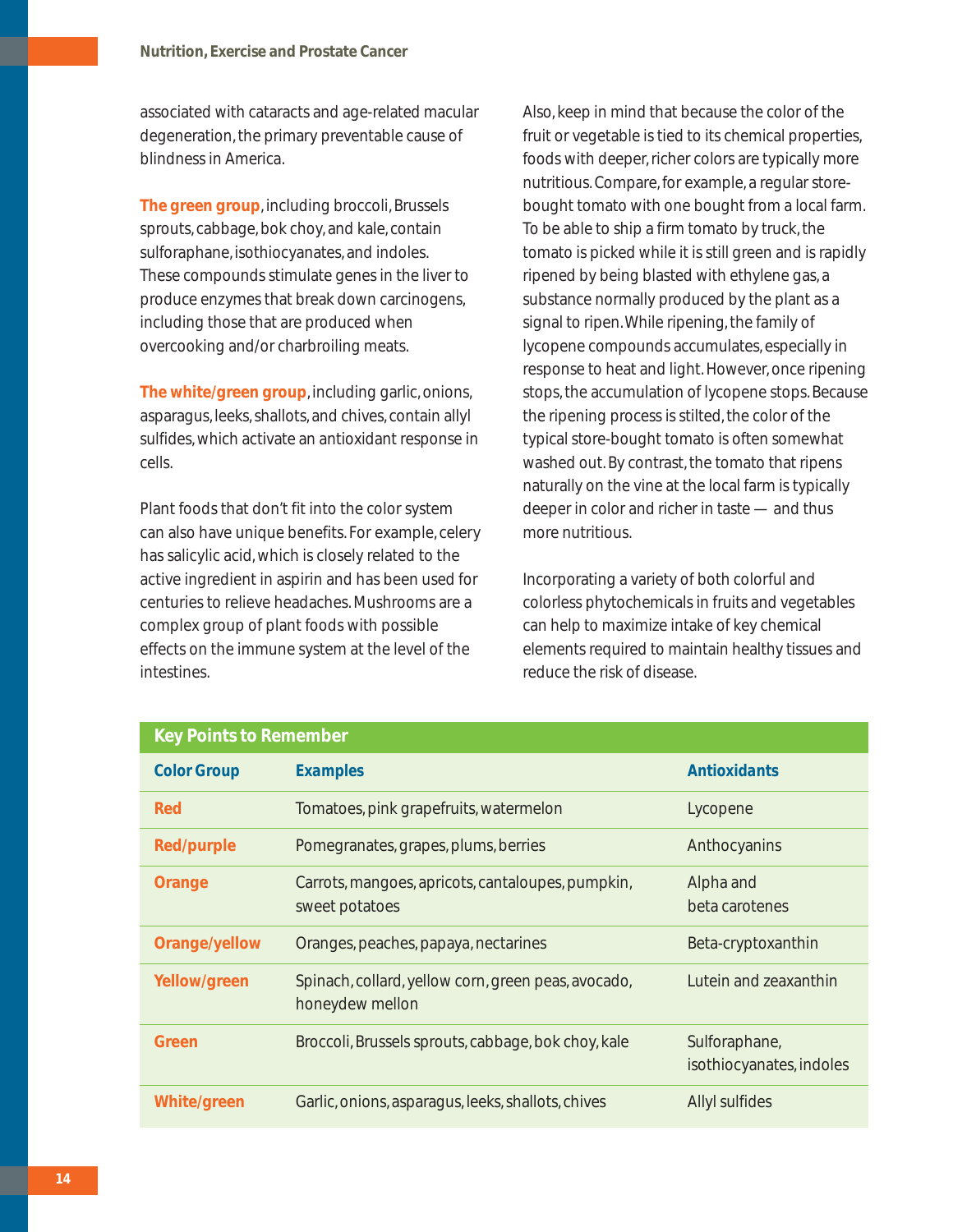

# **The Delicate Balancing Act of Supplement Use**

or more than thirty years, there have been<br>comprehensive multivitamin/multimineral<br>tablets on the market that provide what<br>scientists have agreed are the adequate amounts or more than thirty years, there have been comprehensive multivitamin/multimineral tablets on the market that provide what of vitamins and minerals for prevention of vitamindeficiency diseases. True vitamin-deficiency diseases are also rare in the United States today because of the wide variety of available foods and because so many staples are fortified with additional vitamins to ensure that at least the bare minimum requirements are met. Thus, researchers have identified a new purpose for multivitamins, multiminerals, and other specialized supplements — providing optimum nutrition for the prevention of chronic diseases through improved cellular nutrition.

This is an area of continuing controversy among opinion leaders in nutritional science. In fact, USDA dietary guidelines contain no recommendations for a multivitamin, instead offering an outline of which types of foods contribute which types of nutrients. Nevertheless, the public has embraced the idea of benefit in pill form, as evidenced by the continued purchase of supplements in health food stores, grocery stores, and drug stores.

# **Avoiding Toxicity and Overdosing**

Because some vitamins can be toxic if taken at extremely high doses and/or in the wrong form, learning how they are formed, how they act, and how they are cleared from the body can help in understanding how best to ensure the safe use of supplements. Vitamin A, for example, offers an excellent lesson in how excess intake, particularly in the wrong form, can have toxic consequences.

*Learning how vitamins are formed, how they act, and how they are cleared from the body can help in understanding how best to ensure the safe use of supplements*

Vitamin A is actually a hormone, which the body forms from the beta-carotene found in bright orange carrots, pumpkin, or squash. Because the body will only convert the orange pigment betacarotene to vitamin A when it is needed, if you eat too many orange plant foods, your skin might turn orange, but you will not be subject to vitamin A toxicity.

By contrast, vitamin A toxicity is possible when vitamin A or vitamin A containing foods are eaten directly. For example, eskimos, who eat whale liver that is rich in stored vitamin A, could develop health issues from vitamin A poisoning, such as liver disease or bone disease.

Toxicity occurs with intakes of greater than 25,000 international units (IU) of vitamin A, which is only five times the required amount or RDA of 5,000 IU. At one time, multivitamins could contain up to 10,000 IU of vitamin A. However, after reports from Harvard population scientists that nurses taking more than 8,500 IU of vitamin A from foods and supplements had evidence of bone disease, the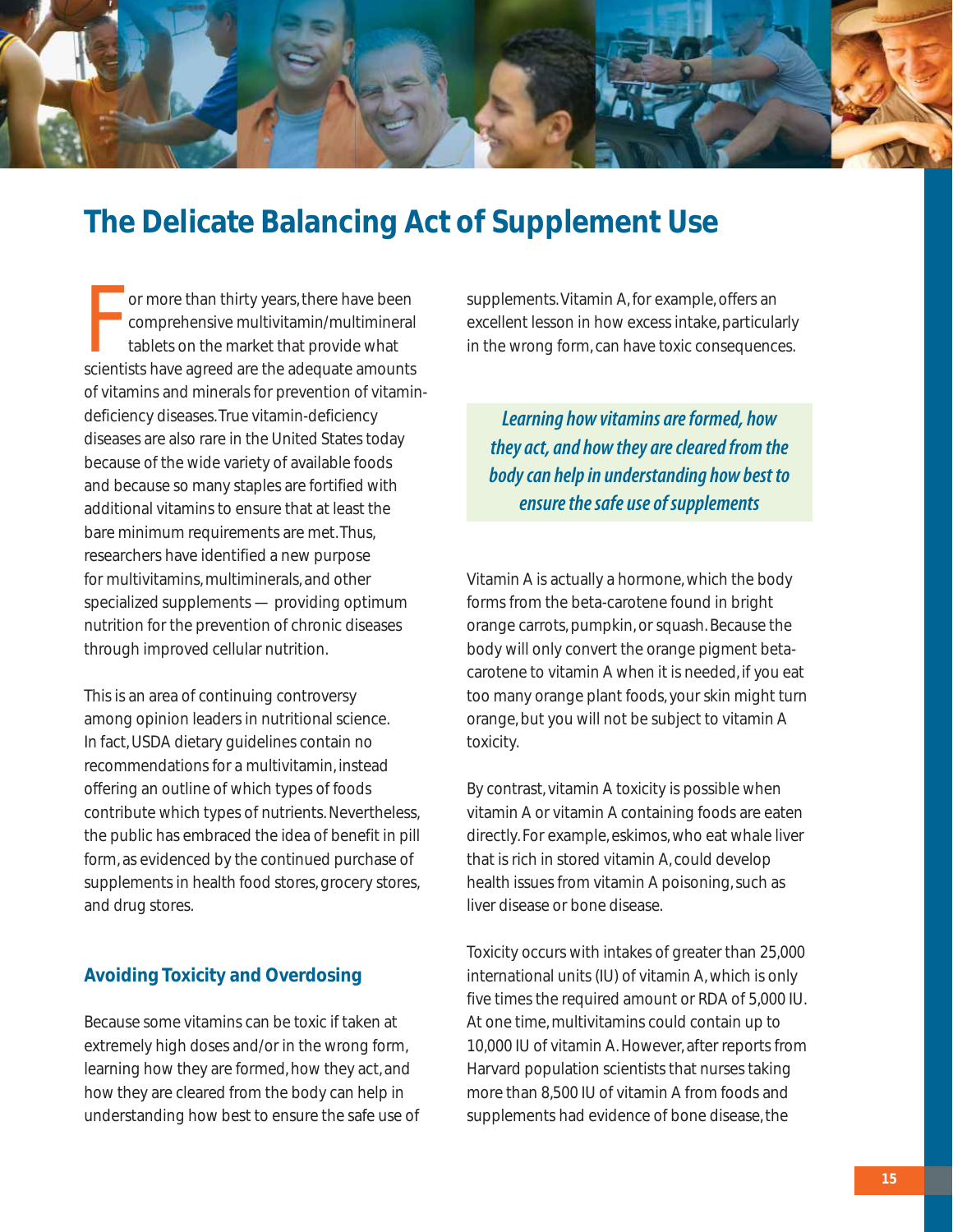vitamin industry reduced or eliminated vitamin A from multivitamins and replaced half or all with beta-carotene, which could be safely converted to vitamin A without leading to vitamin A toxicity.

Of note, although beta-carotene is safe when ingested from foods, some have questioned its safety when taken in mega-doses as supplements. After noting a lower incidence of lung cancer in people who had high levels of beta-carotene in their blood, investigators at the National Cancer Institute gave beta carotene supplements to smokers in an effort to prevent the development of lung cancer. The study was stopped prematurely because the subjects actually showed an *increased* risk of lung cancer. However, the dose was so high that subjects were, in effect, given six times the amount of betacarotene found in a healthy diet. Thus, although the study results led to questions of whether excessive intake of beta-carotene is safe in smokers, the vitamin remains safe when ingested from foods or when taken at standard doses in multivitamins.

## **Making the Smart Choice**

Dietary supplements are just that — a supplement to a healthy diet, not a replacement for one. Taking megadoses of any vitamin is never a good idea. The body's own protective mechanisms have ensured that it's nearly impossible to get to toxic levels when ingesting vitamins and minerals from eating fruits and vegetables. Start with these natural plant sources, the ideal way to receive the right amounts in the most absorbable form. Then, if you wish, supplement with a multivitamin/multimineral and educate yourself on the scientific literature and so you can make an informed choice.

# *Dietary supplements are just that a supplement to a healthy diet, not a replacement for one*

Keep in mind that multivitamin formulations that include a mix of different complexes of vitamins and minerals can offer a reasonable way to get some additional nutritional value into your diet in the most efficient way possible. For example, because high levels of zinc can block absorption of copper and can lead to a copper deficiency anemia, the ratio of these two minerals is controlled in multivitamins.

Be careful not only to avoid taking toxic doses, but also to avoid supplementation of a single vitamin or mineral if there is no specific deficiency. For example, taking a single B vitamin in high doses instead of a B vitamin complex can lead to what is called a conditioned deficiency: the high dose of the single B vitamin causes an increase in the breakdown of the B vitamins that are not being supplemented. In extreme cases, the breakdown of these B vitamins to low enough levels can cause neurologic problems, such as seizures.

Ultimately, it is important to remember that you should not rely on supplements to make up for a poor diet. Fruits and vegetables are rich sources of mixed vitamins, minerals, antioxidants and other specialized substances in combinations that cannot be duplicated in most supplements. A colorful diet, with representation every day from as many color groups as possible, remains the best way to ensure you receive a well balanced set of key nutrients.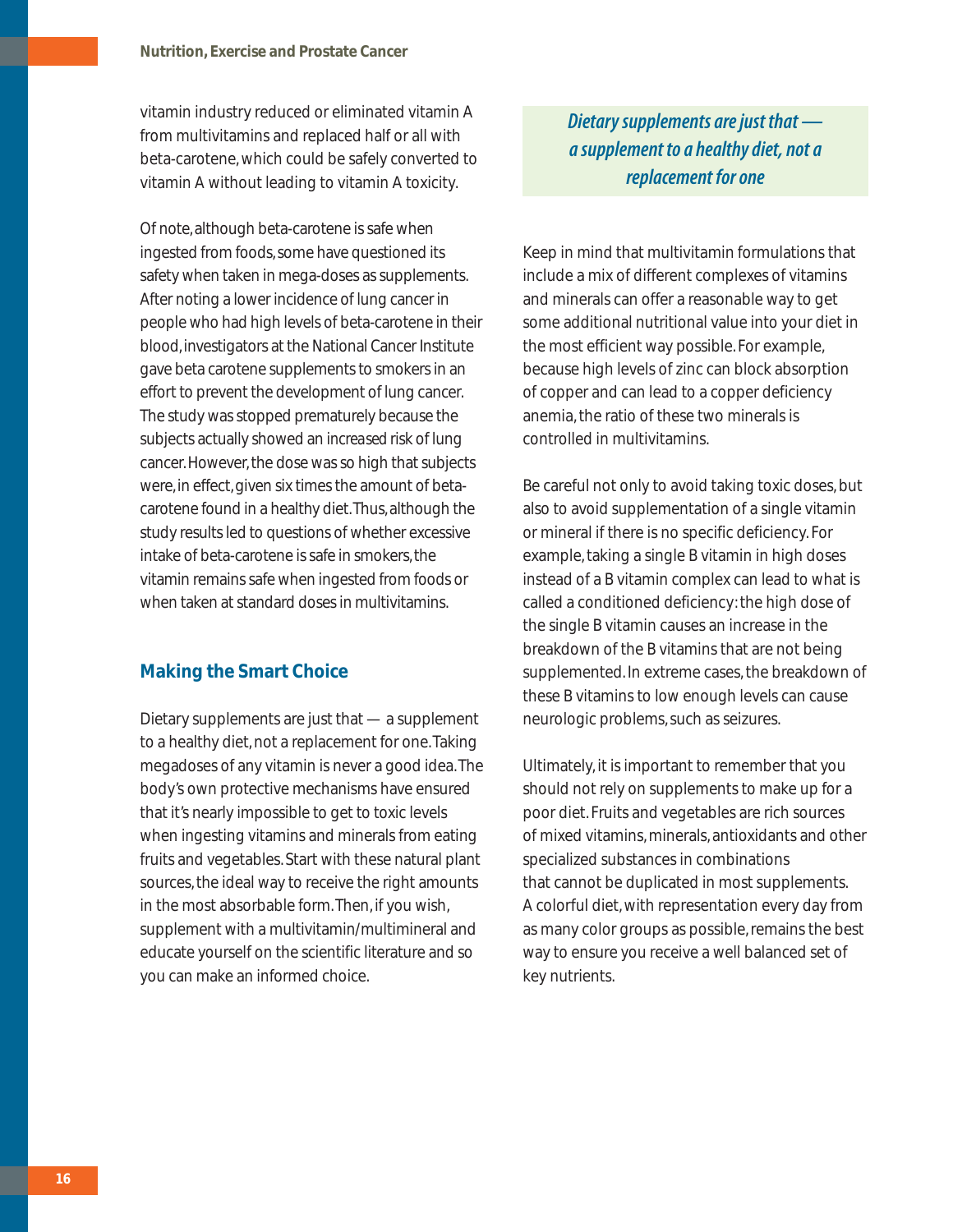| <b>Recommended Ranges for Key Vitamins and Minerals</b> |                     |                                       |  |  |
|---------------------------------------------------------|---------------------|---------------------------------------|--|--|
|                                                         | Recommended Intake* | <b>Upper Level Intake<sup>t</sup></b> |  |  |
| <b>Vitamin A</b>                                        | 900 µg/day          | $3,000 \mu g/day$                     |  |  |
| <b>Vitamin B6</b>                                       | 1.7 mg/day          | 100 mg/day                            |  |  |
| <b>Vitamin B12</b>                                      | $2.4 \mu g/day$     | <b>ND</b>                             |  |  |
| <b>Vitamin C</b>                                        | 90 mg/day           | 2,000 mg/day                          |  |  |
| <b>Vitamin D</b>                                        | 400 IU/day          | 2,000 IU/day                          |  |  |
| Calcium                                                 | 1,200 mg/day        | $2,500$ mg/day                        |  |  |
| <b>Folic acid</b>                                       | 400 µg/day          | $1,000 \mu g/day$                     |  |  |
|                                                         |                     |                                       |  |  |

ND=not determinable.

\*Recommended dietary allowances or adequate intakes to be used as goals for individual intake.

†The maximum level of daily nutrient intake that is likely to pose no risk of adverse effects; represents total intake from food, water, and supplements. Values are for healthy males aged 51-70.

Source: Institute of Medicine of the National Academies. Dietary reference intakes.

Available at http://www.iom.edu/Object.File/Master/21/372/0.pdf.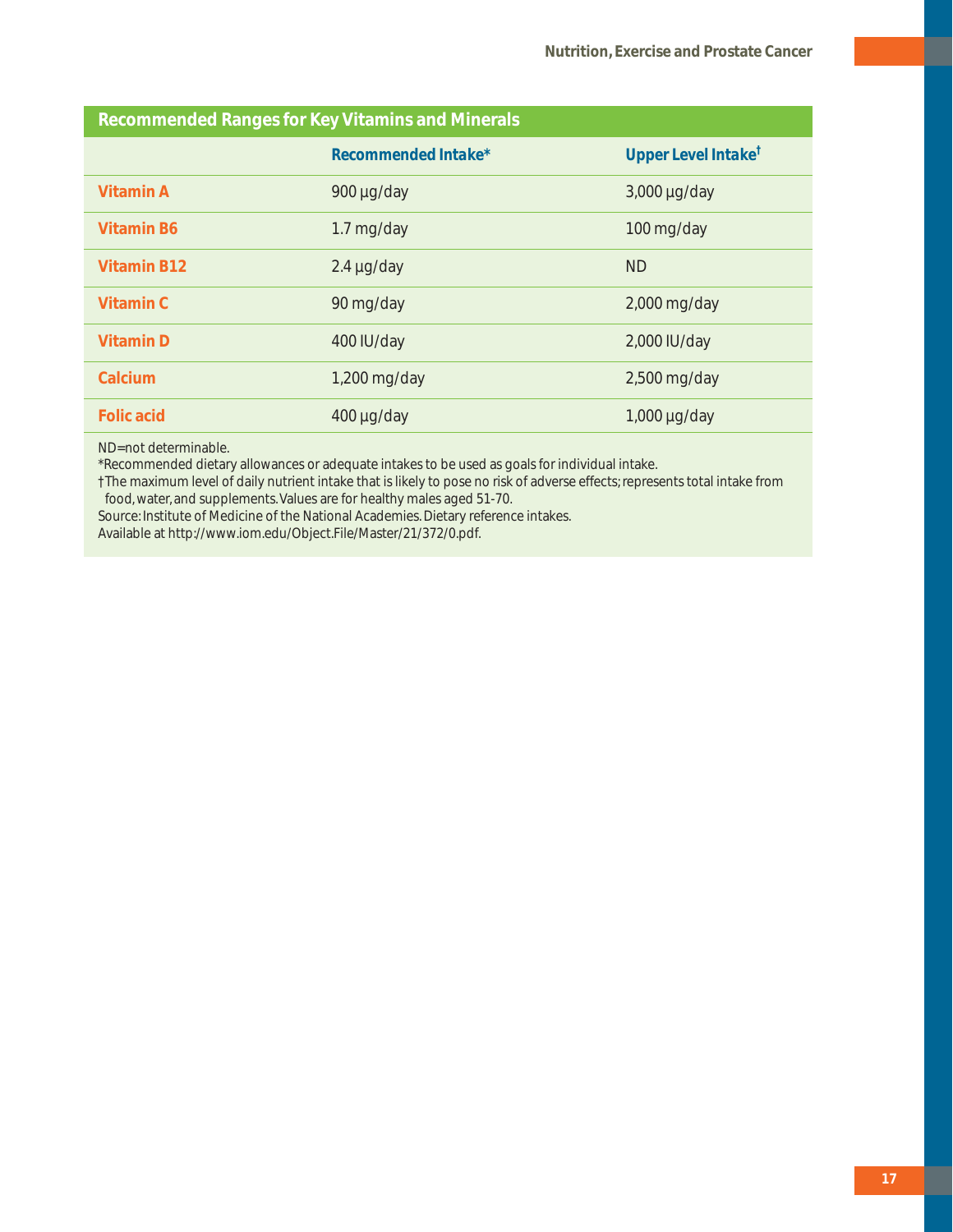

# **Implementing a Plan for Success**

ersonalized nutrition advice goes beyond the general dietary guidelines for a population and hones in on the needs of an individual. Body composition determination can provide information on total energy needs, lean body mass, protein requirement, deviation from healthy body fat, and a personalized target weight. The diet can be analyzed at three levels: (1) the overall caloric content and macronutrient profile (ie, protein, carbohydrate, and fat composition); (2) the vitamin and micronutrient adequacy for prevention of deficiency diseases; and (3) the adequacy of vitamin and mineral intake from a combination of foods and supplements for optimized nutrition.

The science of optimized nutrition and personalized nutritional advice is still evolving. The new field of gene-nutrient interaction drawing from basic science and studies of populations is in its infancy, and efforts to improve the science and its application to personalization of nutrition advice are underway.

In the meantime, it is critical to focus on the benefits of a healthy diet and regular exercise. While the relationships between diet and exercise and cellular processes within the prostate gland are not yet fully established, it is clear that antioxidants found in many foods can play a role in protecting against cancer cell growth while substances that promote inflammation and oxidation can stimulate prostate cancer cell growth. In addition, the overall status of your diet and exercise can affect the development of other diseases that are common among older men with prostate cancer, including heart disease and diabetes.

# **Building Strong Muscles**

Increased protein intake at the upper end of the range recommended by the Institute of Medicine (10% to 35% of total calories) has been shown, in several clinical studies, to reduce hunger and improve lean body mass during weight loss. Exercising for durations of approximately one hour each day is an excellent strategy for weight maintenance, while progressive resistance training has been shown to build muscle, increase resting metabolism, improve glucose tolerance, increase strength, muscle function, and aerobic fitness, contribute to increased bone density, and improve quality of life.

Note also that *maintaining* muscle mass can have a positive impact on metabolism. A pound of muscle burns 14 calories for every 3 calories burned by a pound of fat. Thus, the number of calories burned per day is at least in part determined by the ratio of muscle to fat.

Avoiding the muscle loss common in aging, inactivity, and hormonal therapies and/or gaining muscle through increased protein intake and exercise can help you achieve and maintain a healthy body weight, giving you more energy and an ability to enjoy active sports more fully.

*Avoiding muscle loss and/or gaining muscle can help you achieve and maintain a healthy body weight, giving you more energy and an ability to enjoy active sports more fully*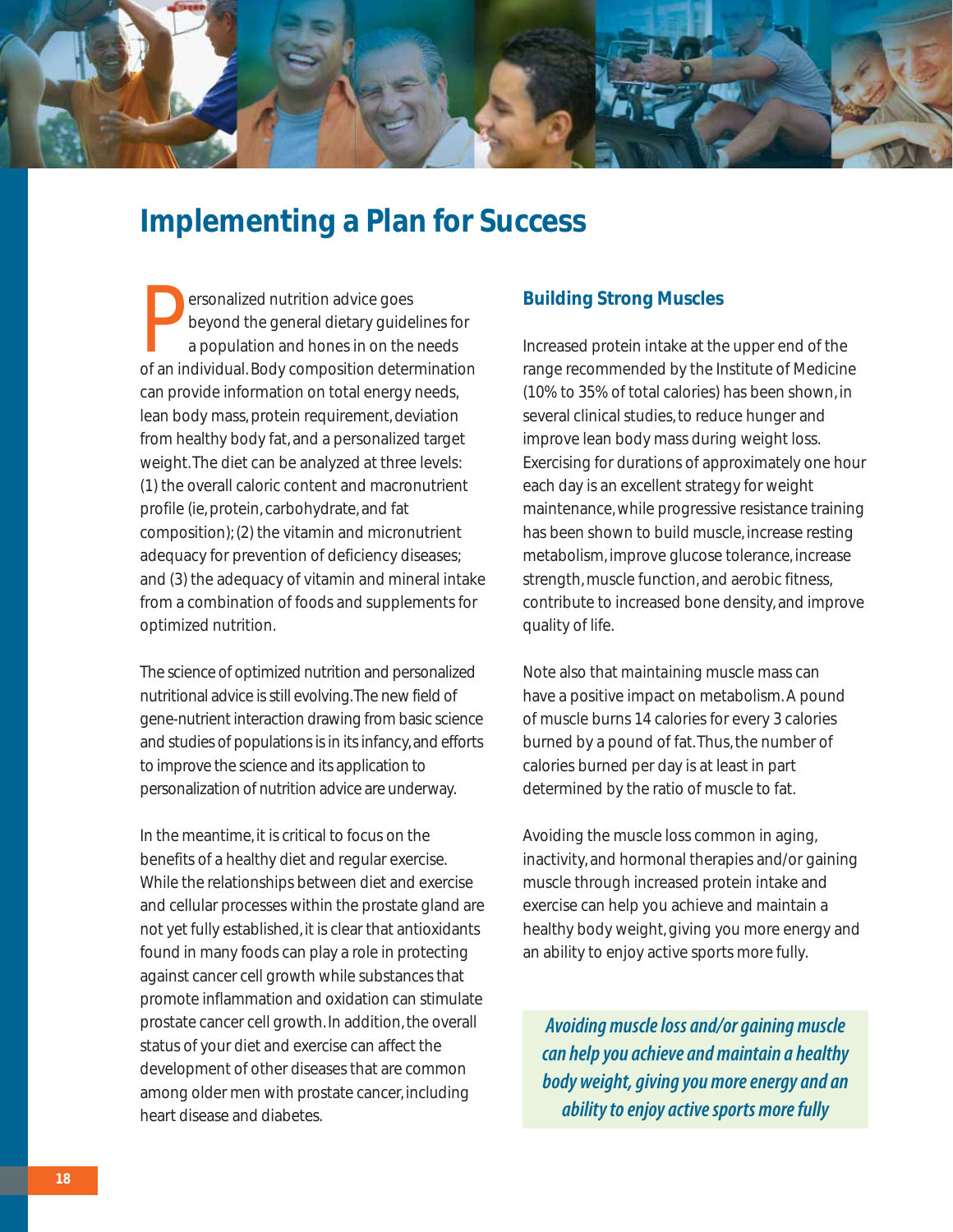# **Restoring a Healthful Caloric Balance**

Concentrating on fruits and vegetables can pay dividends immediately. The average vegetable serving is only 50 calories and the average fruit serving is only 70 calories, while the average serving of refined carbohydrates such as potatos, rice, pasta, bread, bagels, or cakes is more than 200 calories. Considering that you have to run 3 miles in 30 minutes to burn off the calories in a medium potato and bicycle 8 miles in 30 minutes to burn off the calories in a donut, minimizing your caloric intake from these types of refined carbohydrates can help you maximize the effects of regular exercise.

## **Key Points to Remember**

- **1** Avoiding muscle loss and/or gaining muscle through increased protein intake and exercise can help in achieving and maintaining a healthy body weight
- **2** Increase intake of fruits and vegetables and minimize caloric intake from refined carbohydrates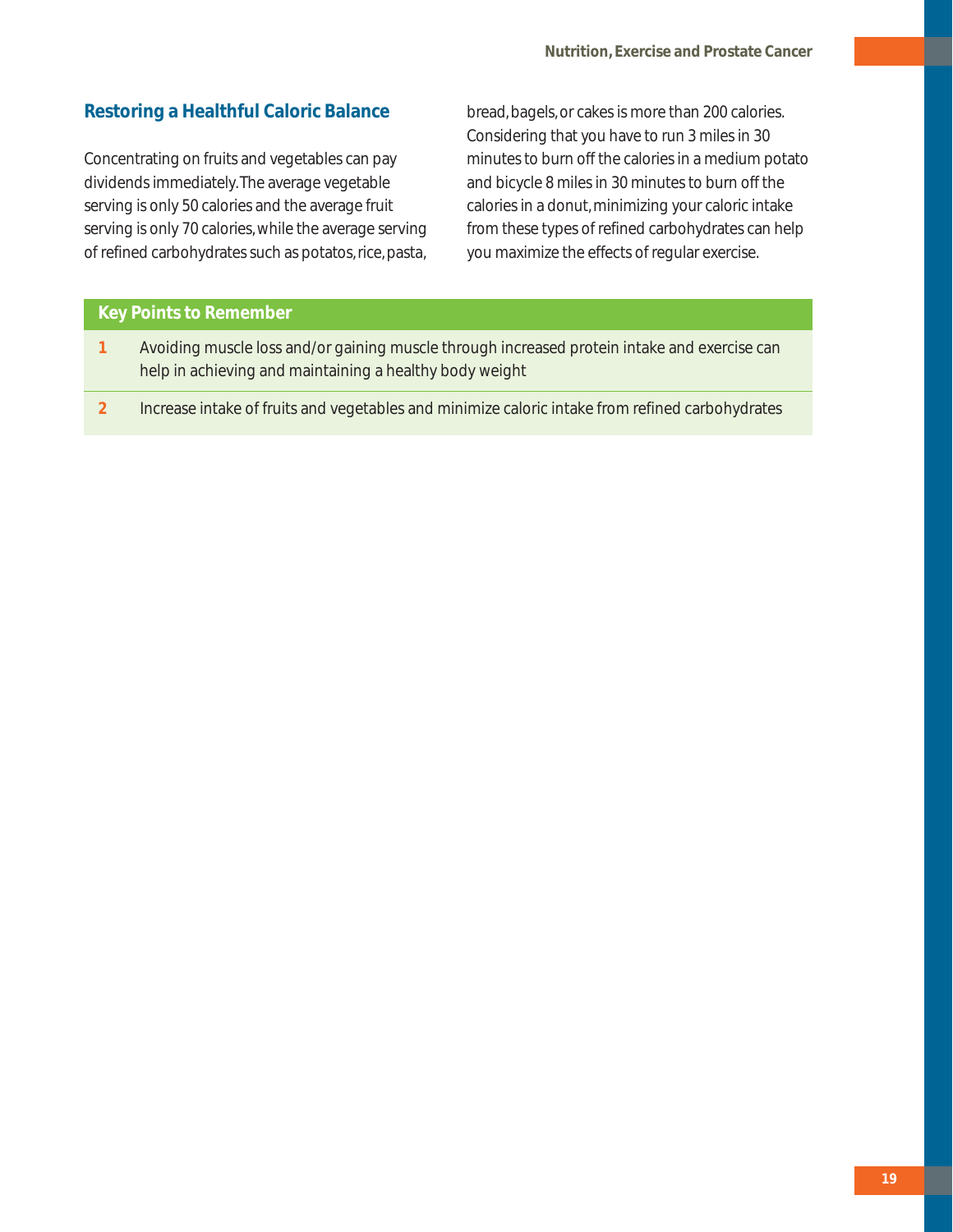

# **Incorporating Good Nutrition and Exercise Into Your Everyday Routine**

edia stories often provide confusing<br>and contradictory advice in their effort<br>or make the latest study results sound exciting and typically don't offer the context and contradictory advice in their effort to make the latest study results sound exciting, and typically don't offer the context required to understand how the different pieces fit together.

There is no nutrient or exercise for which a survival benefit in prostate cancer has been demonstrated in a controlled, randomized study — the gold standard of clinical trials. Nevertheless, there is a great deal of evidence that balanced nutrition and regular exercise, coupled with weight loss, can lead to better overall health while reducing your risk of common chronic diseases of aging, including diabetes, heart disease, and stroke.

Thus, by combining the insights gained from many different studies with what is known about prostate cancer and the underlying disease processes that promote its development, we've compiled a logical set of diet and exercise recommendations for prostate cancer thrivers.

# **Reviewing the Benefits Stage by Stage**

In the majority of cases, when prostate cancer is detected early, primary surgical or radiation treatment is curative and taking additional steps to prevent the growth of the cancer might seem unnecessary. Nevertheless, men at this stage would do well to take an opportunity to inventory and tune-up their nutritional habits. Remember, maintaining a healthy diet and regularly exercising can be important steps toward preventing other

diseases that commonly occur with aging, including heart disease and diabetes.

Men with advanced prostate cancer or with disease that has recurred can begin incorporating healthy diet and regular exercise into their regular routines to help slow the progression of disease, while recognizing that there is limited direct proof of the effectiveness of such changes. The key in this phase of the disease is to rationally make dietary and exercise changes in a way that *complement* any ongoing treatments.

Men who have received hormonal treatments are at particularly increased risk of developing weaker bones and muscles. For these men, endurance training to keep the cardiovascular system strong, and resistance or weight training to keep the muscles strong, coupled with healthy dietary choices focusing on achieving a goal weight, can be integrated into the treatment plan on an ongoing basis.

Finally, in men with metastatic or advanced disease, supportive nutrition is most important. Because weight loss and loss of appetite is common in men at this stage of disease, healthy nutrition and ensuring adequate calories is critical to the success of therapy and to the support of a healthy immune system.

# **Adopting a Healthy Approach**

It is a lot easier than you think to incorporate good nutrition and exercise into your everyday routine.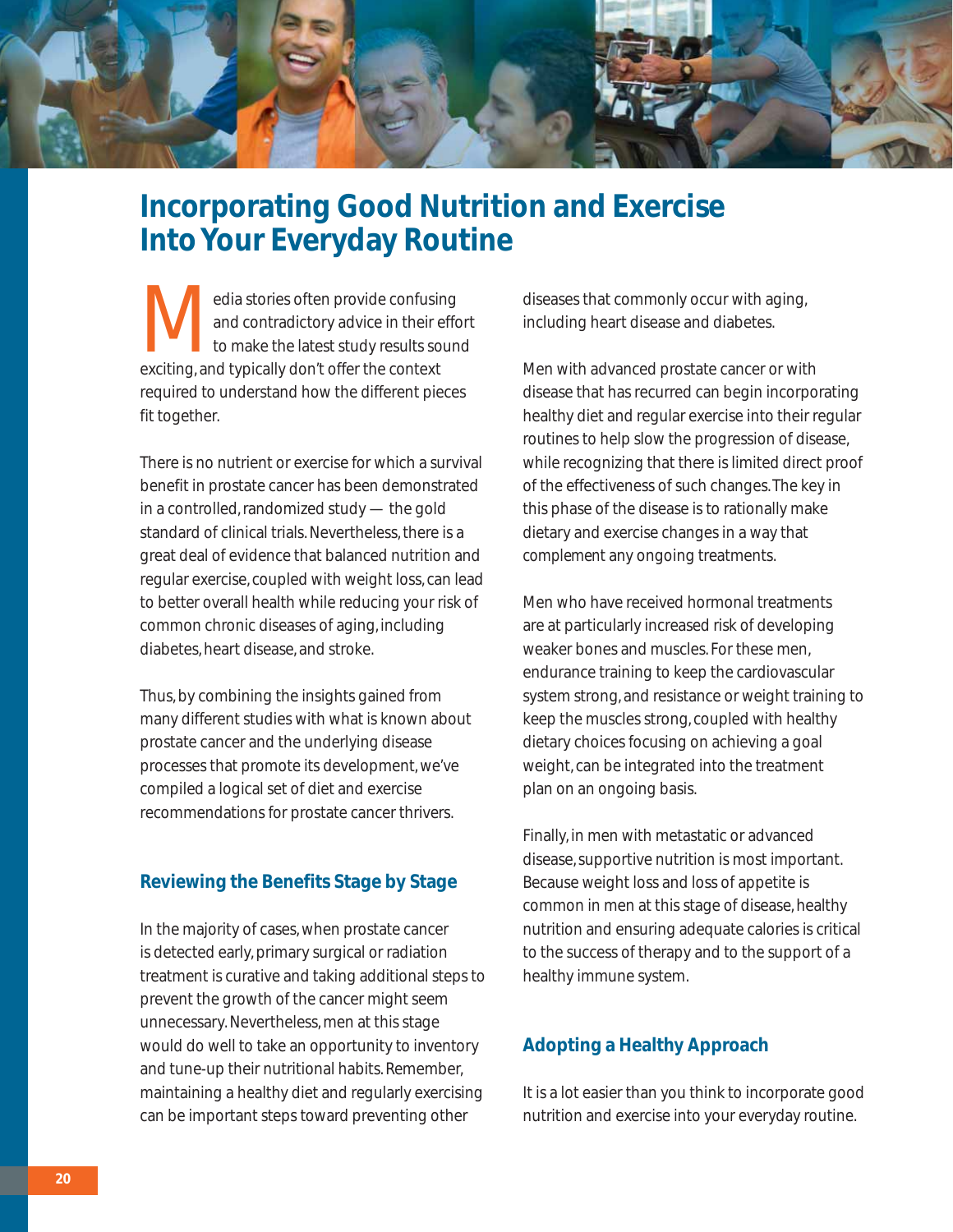The key is to recognize that implementing dietary changes does not mean giving up things you love and that exercising does not mean spending additional time that you don't have. The key is to see your life in a new way — with a new set of lifestyle changes all designed to turn you from a prostate cancer survivor into a prostate cancer thriver.

## **1. Lose the body fat**

Losing fat is a simple equation: eat fewer calories per day than you burn. This can be done by changing your dietary pattern away from high fat foods, sweets, fast foods, and savory snacks and eating more colorful fruits and vegetables, low-fat proteins from poultry, fish, and seafood, and fewer refined carbohydrates. Here are some practical examples of places you can cut calories:

- **•** Substitute white meat of turkey or chicken for high-fat red meats and farmed fish
- **•** Substitute colorful fruits and vegetables for rice, pasta, potato, and breads
- **•** Substitute mixed berries and fruits for ice creams, cakes, pastries, snack chips and highfat, high-sugar desserts
- **•** Substitute non-fat and low-fat dairy and soy products for cheese and full-fat dairy products
- **•** Substitute water for soft drinks
- **•** Reduce the use of added fats, oils, margarine, butter, and salad dressing

### **2. Maintain muscle mass**

In order to maintain muscle mass as you age, it is important to take in adequate amounts of protein and to exercise muscles adequately to maintain them. As you age, the body's metabolism slows down due in large part to the decrease in muscle mass that is seen with inactivity. It is harder to build muscle as you age and it breaks down more quickly with inactivity than in younger individuals. However, it is possible to build and maintain muscle mass well into your 90s by simply eating adequate protein and doing muscle building exercises.

Also, building muscle mass is one of the most effective ways to change your metabolism: build 10 extra pounds of muscle, and you will burn an extra 140 calories per day. However, to maintain that muscle you need to do more than simply provide the extra 140 calories per 10 pounds; you must also supply the right amount of the right kinds of protein to nourish the muscles.

Your lean body mass determines how much protein you need each day. In fact, it's about twice what was recommended by government advisory groups until recently, when the Institute of Medicine broadened its recommendation to 10% to 35% of calorie intake. It takes about 1 gram of protein per pound of lean body mass or 29% of resting energy expenditure, which is the number of calories you burn at rest to build and maintain muscle. For example, a typical man with 150 pounds of lean body mass will burn 2100 calories at rest per day and will need about 150 grams of protein per day.

Here is a list of some low-fat, high protein choices you can make:

- **•** 7 egg whites: 25 g protein and 115 calories
- **•** Chicken breast (4 oz): 25 g protein and 140 calories
- **•** Ocean-caught fish (4 oz): 25 g protein and 140 calories
- **•** Canned tuna in water (3.5 oz): 25 g protein and 110 calories
- **•** Two veggie burgers: 28 g protein and 180-220 calories
- **•** Soy protein shake with fruit: 25 g protein and 200 calories

### **3. Exercise every day**

Regular exercise will help you lose fat, build muscle, and improve your outlook overall.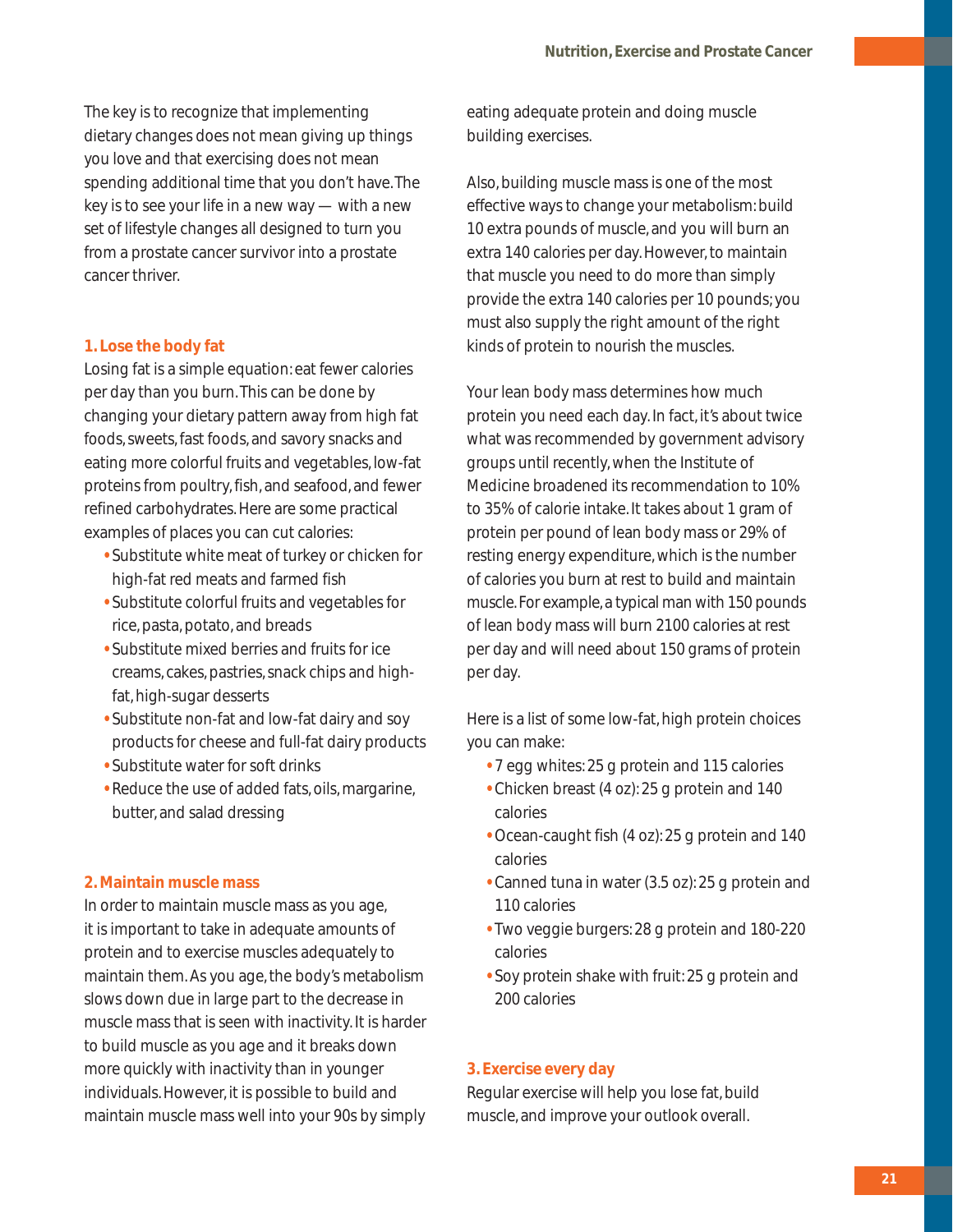A combination of cardiofitness and weight lifting will not only help to round out the benefits, but the variety will help make it more interesting. This is key to sticking to a regular routine: choose an exercise you like and/or one that you can do with friends to make it more enjoyable. For example, walk 30 minutes every day at a comfortable pace and lift weights three times each week, alternating different body parts and allowing a day of rest between weightlifting days. If you work on your chest muscles and triceps one day, switch to your back muscles and biceps on the next, followed by leg muscles and shoulders on the third day.

Most important, obtain professional instruction on how to perform exercises for each of these muscle groups and consult with your doctor before starting the exercise program to be sure it is safe for you. A certified fitness instructor, exercise

physiologist, or physical therapist can provide exercise instruction and ensure that you are maximizing the benefit from your workouts.

#### **4. Eat colorful fruits and vegetables**

The USDA recommends eating 9 servings of fruits and vegetables every day, equivalent to about one cup or 100 grams per serving. Why is this important? A typical serving of vegetables has about 50 calories and a typical serving of fruit has about 70 calories, making them some of the least calorie-dense food ounce per ounce. So by simply increasing the amount of fruits and vegetables you eat each day, you will be decreasing the number of calories per bite of food even while packing in high levels of nutrients. Also, fruits and vegetables are rich in fiber, so five servings of fruit and vegetables can easily get you to the recommended 25 grams of fiber per day.

| <b>Key Points to Remember</b> |                                                                     |  |
|-------------------------------|---------------------------------------------------------------------|--|
|                               | Lose body fat: eat fewer calories per day than you burn             |  |
|                               | Maintain muscle mass: increase protein intake and exercise          |  |
|                               | Exercise every day: combine cardiofitness and weight lifting        |  |
|                               | Eat colorful fruits and vegetables: recommended nine servings a day |  |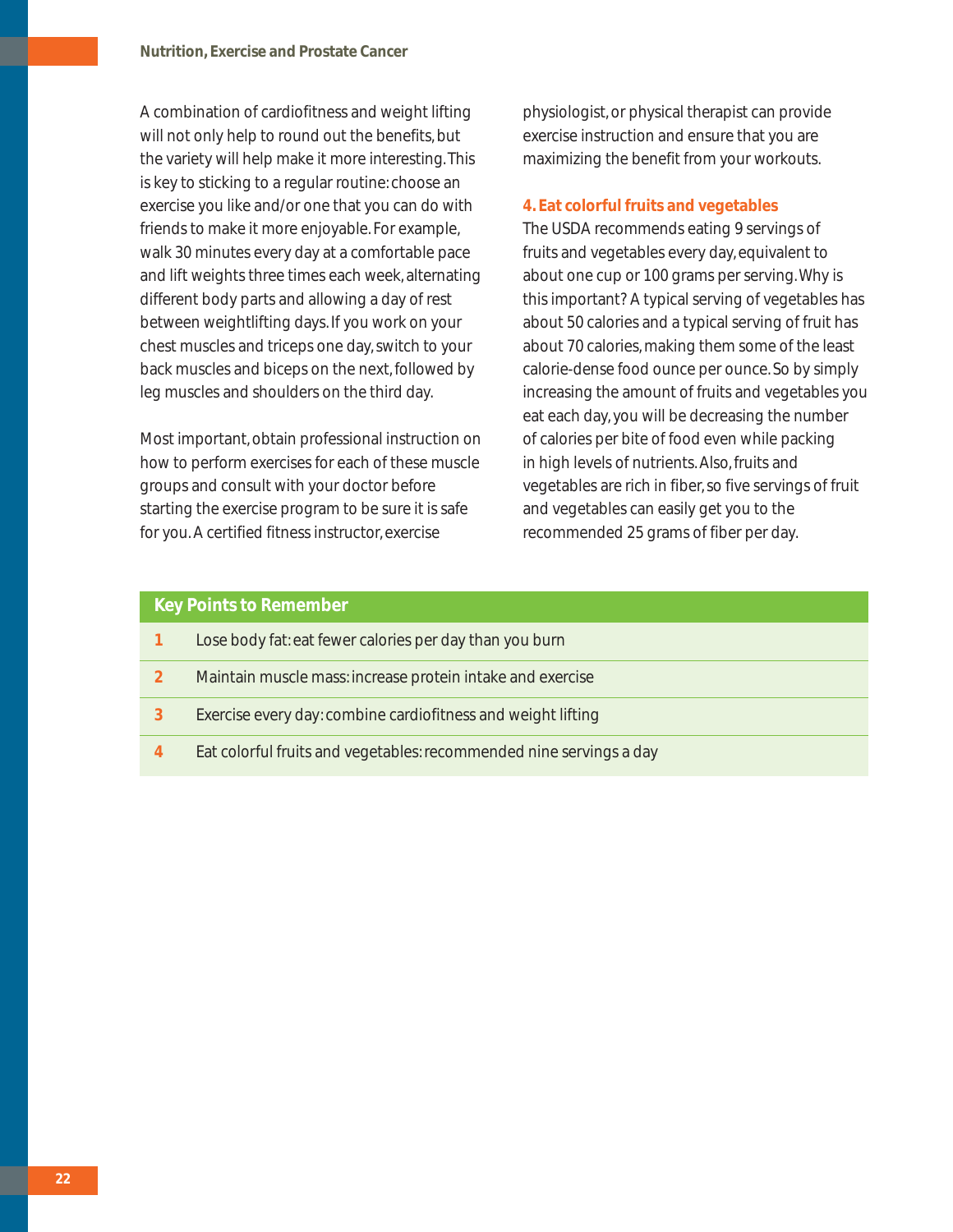

# **A Commitment to Change**

aking a commitment to change is a first<br>step in successful thrivership. Changing<br>dietary patterns and exercise habits is<br>not easy You need to have the time the resources step in successful thrivership. Changing dietary patterns and exercise habits is not easy. You need to have the time, the resources, and, most important, the commitment at a deep level to make these changes. Taking lifestyle change gradually and only committing to the changes you can sustain over the long-term is critical to success in this process.

# **The Decision to Change**

When it comes to healthy behaviors, everyone knows what they should do. Eat well, exercise regularly, get enough sleep, stop smoking, and minimize stress. But if everyone knows this, why doesn't everyone do it?

The simple reason is that change is one of the most difficult things for an individual to do. And lasting change is even harder. Unless you are ready and willing to modify behaviors eat healthier food and exercise regularly — no amount of counseling or education will be effective. That's why evaluating your readiness to change is a key step in the lifestyle decisionmaking process.

Readiness to change can be determined using the different stages of change theory, which proposes that lifestyle change is a gradual evolution in thought process and action. An individual's stage of readiness can change overnight — a heart attack or a diagnosis of prostate cancer can be an extremely motivating event. Yet change based on

fear and crisis do not lead to lasting change. The key is to utilize the "teachable moment" after such an event to turn motivation into action, and action into lasting change.

The transtheoretical model of change assumes that the average person goes through five steps in moving toward lasting adoption of new behaviors.

The first stage, known as **pre-contemplation**, is that necessary stage when you are not even thinking about changing as yet, at least not within the next six months. Some people can get stuck in this stage, and are resistant to obtaining information, discussing, or even thinking about the issue at hand. Obviously, one has to move beyond this stage to effect any significant changes.

When you can clearly state an intent to change within the next six months, you have moved to the second stage, known as **contemplation**. In this stage, you aware of the benefits of changing, but also aware of the costs or barriers to change. Those who are stuck in this stage are often procrastinators who are mulling over the idea of change but not are not ready to make the change.

**Preparation**, the third stage, is when you intend to take concrete or well-defined steps to change within the next month. Since this stage is a prelude to the next stage of action, it is more of a transition and most people do not stay in this stage for long.

**Action**, the fourth stage, is when you have made real and easily perceived diet and lifestyle changes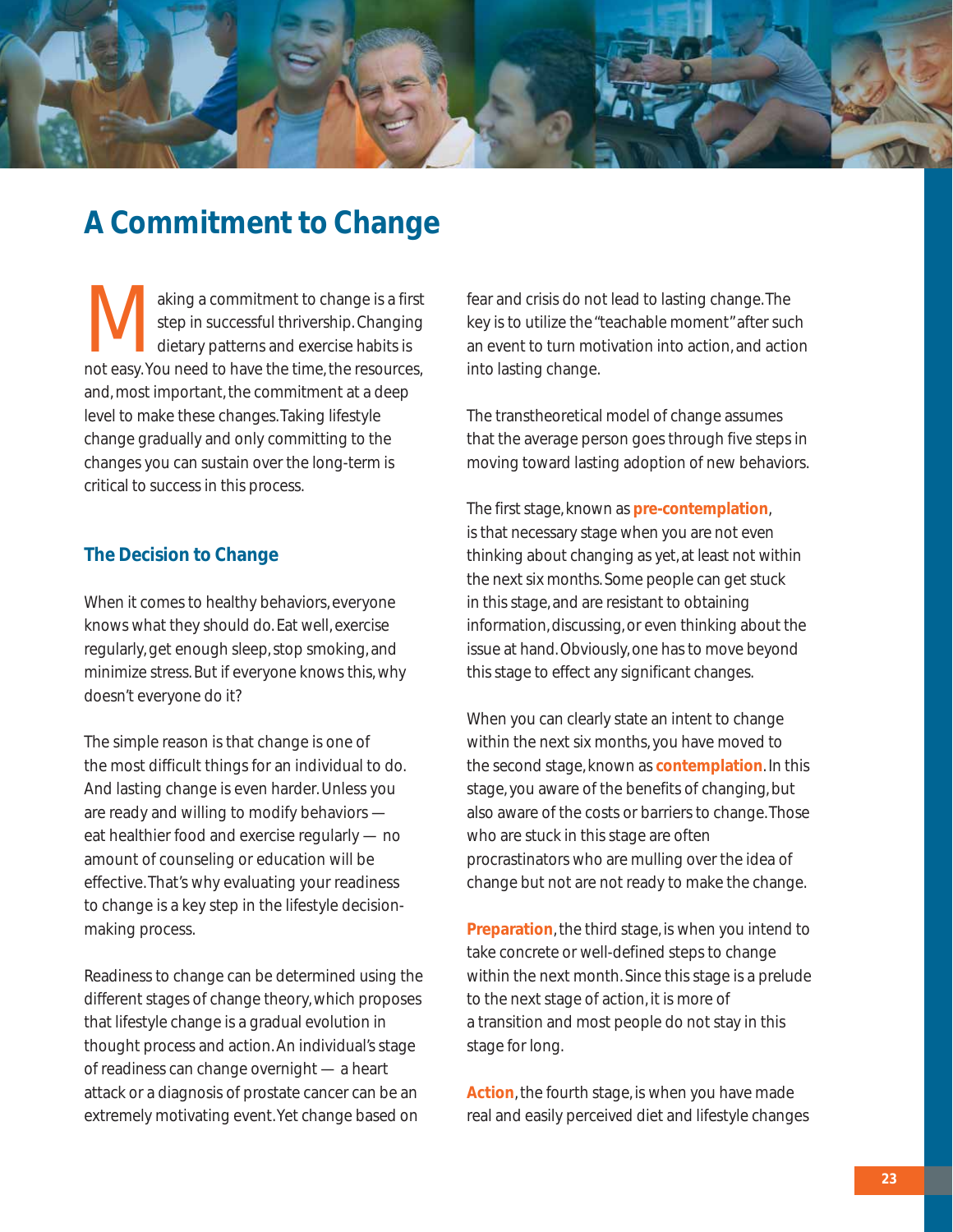over the past six months. At this point, actual changes in biomarkers such as body weight, waist circumference, or cholesterol can be measured.

In the final stage of **maintenance**, the changes have been made and a goal has been reached; the work at this point is to keep the diet and lifestyle benefits you have achieved. The stage is characterized by active steps taken to prevent relapse and to firm up any gains made during the action phase. Passive acceptance of any changes made is not sufficient for successful maintenance and long-term stability. Constant daily efforts are needed to keep from sliding back into old habits.

As you progress through each stage, you will find that different skills and strategies are required to achieve your goals. For example, exercise on a regular basis is the most important strategy to maintain weight but it is not sufficiently effective without dietary changes in the action phase, when weight loss is the goal.

The process of cycling through relapse and recovery and then maintaining behaviors for six months to a year gives a realistic view of the process of lifestyle change. This is not something you do once and

forget. The changes are not earned until they are maintained for at least a year. Relapse is expected and planning for relapse prevention is critical. As you adopt healthier lifestyle choices, you will move through the stages, making progress and losing ground, learning from mistakes made over time, and using those gains to move forward.

Research has shown that individuals who regain weight do not ruin their metabolism but lose weight at the same rate on repeated attempts when the same diet is used. Cancer patients are often far more motivated than those who are simply overweight or have high cholesterol, and it is important to realize that a cancer diagnosis can be a very powerful motivator and may push you from "pre-contemplation" to "action" overnight. However, some cancer survivors have the urge to push the cancer out of their minds and behave as though it had never occurred. A realistic balance between the short-term stress of a cancer diagnosis that motivates behavior change over a few months, and the long-term realization that better diet and lifestyle can improve your quality of life, can lead to both real and important changes and the maintenance of those changes over the long-term.

| <b>Key Points to Remember</b> |                                                                         |  |
|-------------------------------|-------------------------------------------------------------------------|--|
|                               | Making a commitment to change is a first step in successful thrivership |  |
|                               | Effective change can only be accomplished in stages                     |  |
|                               | Learn from mistakes made over time and use the gains to move forward    |  |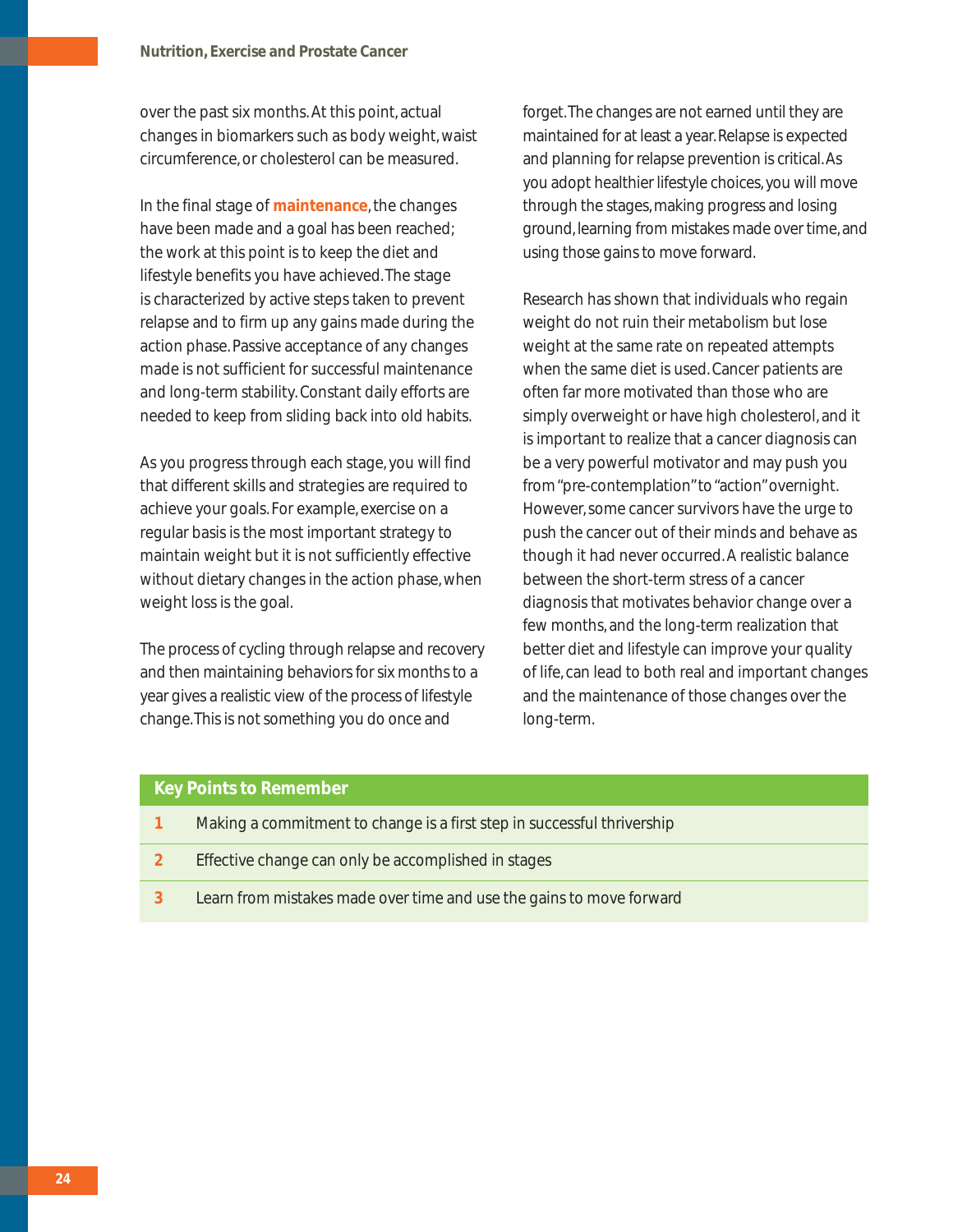

# **The Four S's of Success**

There are four S's of general behaviors<br>that you can use to make lifestyle charaore successful — stress reduction,<br>stimulus control self-monitoring and social that you can use to make lifestyle change more successful — stress reduction, stimulus control, self-monitoring, and social support.

# **1. Stress Reduction**

Express your feelings. If feelings of stress, sadness, or anxiety are causing physical problems, keeping these feelings inside can make you feel worse. It's okay to let your loved ones know when something is bothering you. However, remember that your family and friends may not be able to help you deal with your feelings appropriately. At these times, ask someone outside the situation — such as your family doctor, a counselor, or a religious advisor — for advice and support to help you improve your emotional health.

Live a balanced life. Try not to obsess about the problems at work, school, or home that lead to negative feelings. This doesn't mean you have to pretend to be happy when you feel stressed, anxious, or upset. It's important to deal with these negative feelings, but try to focus on the positive things in your life, too. You may want to use a journal to keep track of things that make you feel happy or peaceful. Research has shown that having a positive outlook can improve your quality of life and give your health a boost. You may also need to find ways to let go of some things in your life that make you feel stressed and overwhelmed. Make time for things you enjoy.

Calm your mind and body. Relaxation methods, such as meditation through exercising, stretching or breathing deeply, are useful ways to bring your emotions into balance.

Take care of yourself. To have good emotional health, it's important to take care of your body by having a regular routine for eating healthy meals, getting enough sleep, and exercising to relieve pent-up tension. Avoid overeating and underexercising, and don't abuse drugs or alcohol.

## **2. Stimulus Control**

Plan ahead. If you knew that you would be waking up to a cold floor when you got out of bed, it would make sense to prepare by leaving a pair of slippers at the side of your bed. *Similarly, if you are going to eat at a restaurant, plan ahead and think about how to ensure you eat healthy foods*. If you are going to be stressed, you may need to have a heightened level of determination to stick with your plan. If you can plan your week and make an appointment with yourself for exercise and relaxation at appropriate times, you will be more likely to follow through.

## **3. Self-Monitoring**

A conscience is said to be the knowledge that someone is watching you. While implementing change behaviors, be your own conscience and monitor your actions. Set up a food and exercise log to track your progress. Use an established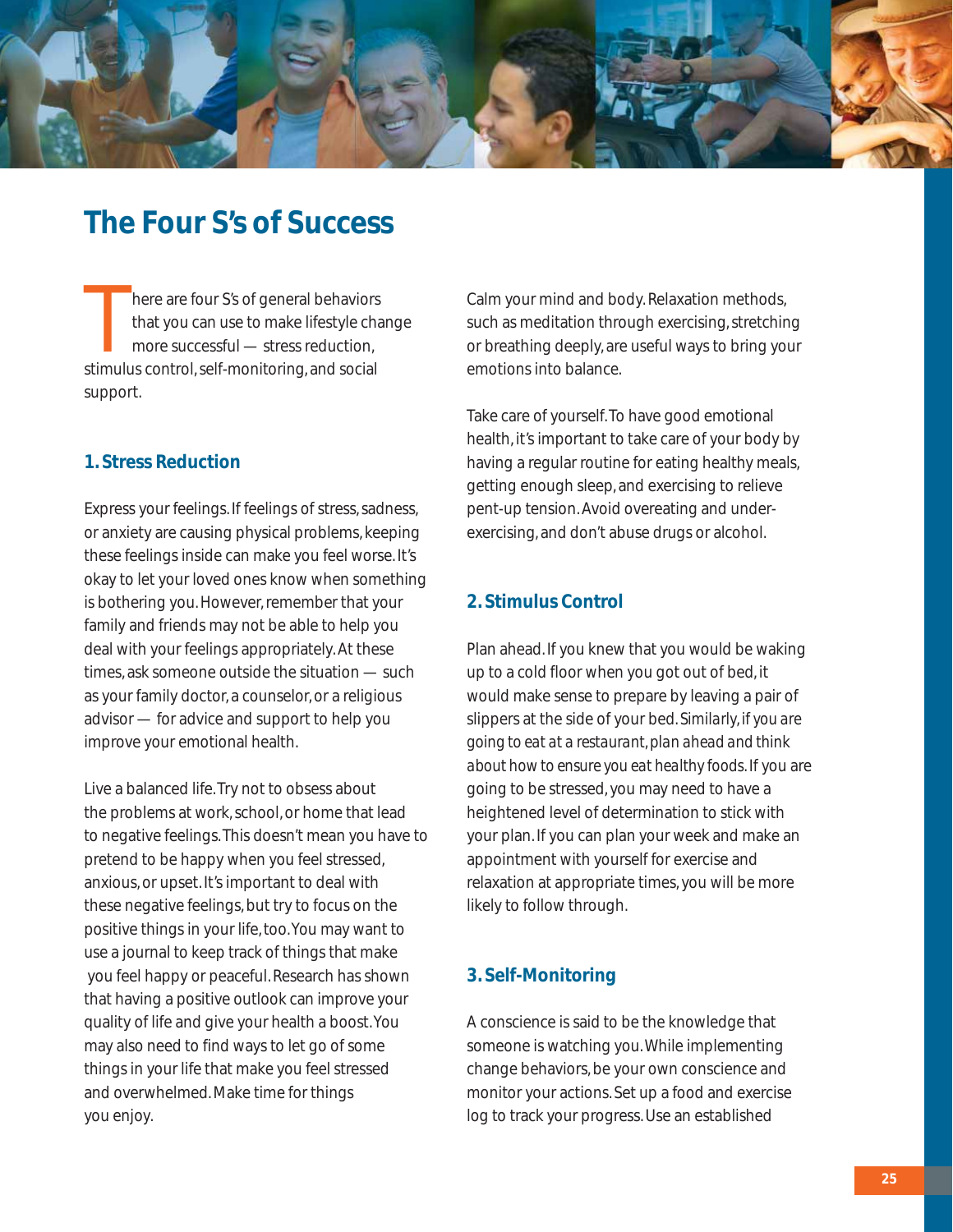computer-based program or just a paper journal. Try to record the behaviors as they happen in terms of foods, exercise, and lifestyle behaviors and set a time to review the record so that you can chart your performance weekly.

**4. Social Support**

Social support is available from family, friends, relatives, religious groups, hobby groups, or prostate cancer survivor groups. It is important

that you maintain a healthy relationship with individuals who understand what you are going through. In particular, prostate cancer support groups can be helpful in finding fellowship among others who are dealing with the same issues you are facing now.

Lifestyle changes carried out in a balanced fashion can lead to optimum health in the physical, mental, and spiritual realms — establishing for you a healthy approach toward thrivership.

| <b>Key Points to Remember</b> |                                                                                                                     |  |
|-------------------------------|---------------------------------------------------------------------------------------------------------------------|--|
|                               | Reduce stress: live a balanced life and take care of yourself                                                       |  |
|                               | Control your environment: plan ahead to eat healthfully and minimize stress                                         |  |
| 3                             | Monitor your action: track your behaviors to help chart your progress                                               |  |
| 4                             | Establish a support system: maintain healthy relationships with people who understand what<br>you are going through |  |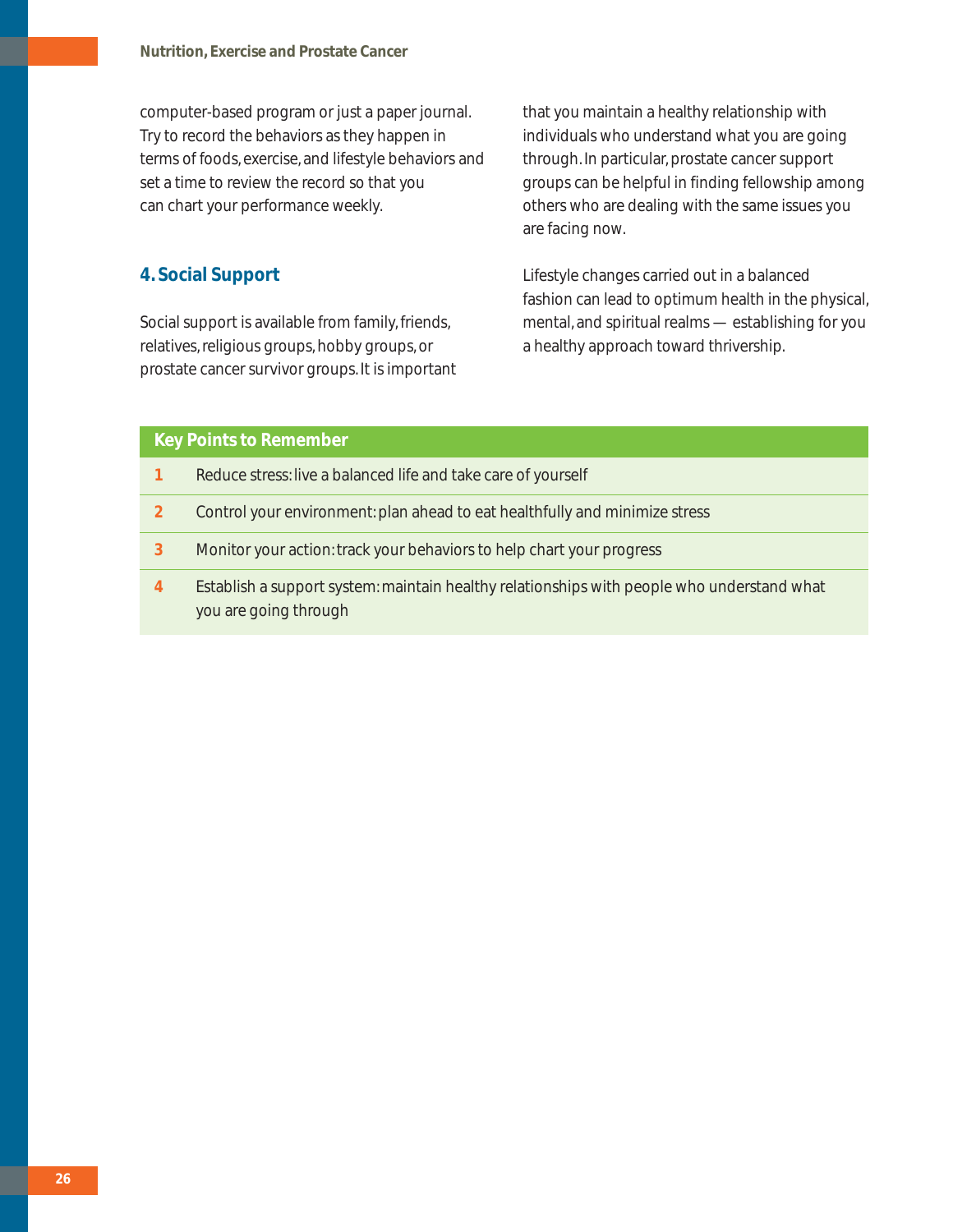

# **Suggested Reading**

Cross AJ, Peters U, Kirsh VA, et al. A prospective study of meat and meat mutagens and prostate cancer risk. *Cancer Res*. 2005;65:11779-11784.

Freedland SJ, Mavrooulos J, Wang A, et al. Carbohydrate restriction, prostate cancer growth, and the insulin-like growth factor axis. *Prostate*. 2008;68:11-19.

Galvão DA, Newton RU, Taaffe DR, Spry N. Can exercise ameliorate the increased risk of cardiovascular disease and diabetes associated with ADT? *Nat Clin Pract Urol*. 2008;5:306-307.

Jones LW, Demark-Wahnefried W. Diet, exercise, and complementary therapies after primary treatment for cancer. *Lancet Oncol*. 2006;7:1017-1026.

Nakai Y, Nelson WG, De Marzo AM. The dietary charred meat carcinogen 2-amino-1-methyl-6-phenylimidazo[4,5-b]pyridine acts as both a tumor initiator and promoter in the rat ventral prostate. *Cancer Res*. 2007;67:1378- 1384

Ornish D, Magbanua MJ, Weidner G, et al. Changes in prostate gene expression in men undergoing an intensive nutrition and lifestyle intervention. *Proc Natl Acad Sci U S A*. 2008;105:8369-8374.

Segal RJ, Reid RD, Courneya KS, et al. Resistance exercise in men receiving androgen deprivation therapy for prostate cancer. *J Clin Oncol*. 2003;21: 1653-1659.

Shai I, Schwarzfuchs D, Henkin Y, et al. Weight loss with a low-carbohydrate, Mediterranean, or low-fat diet. *N Engl J Med*. 2008;359:229-241.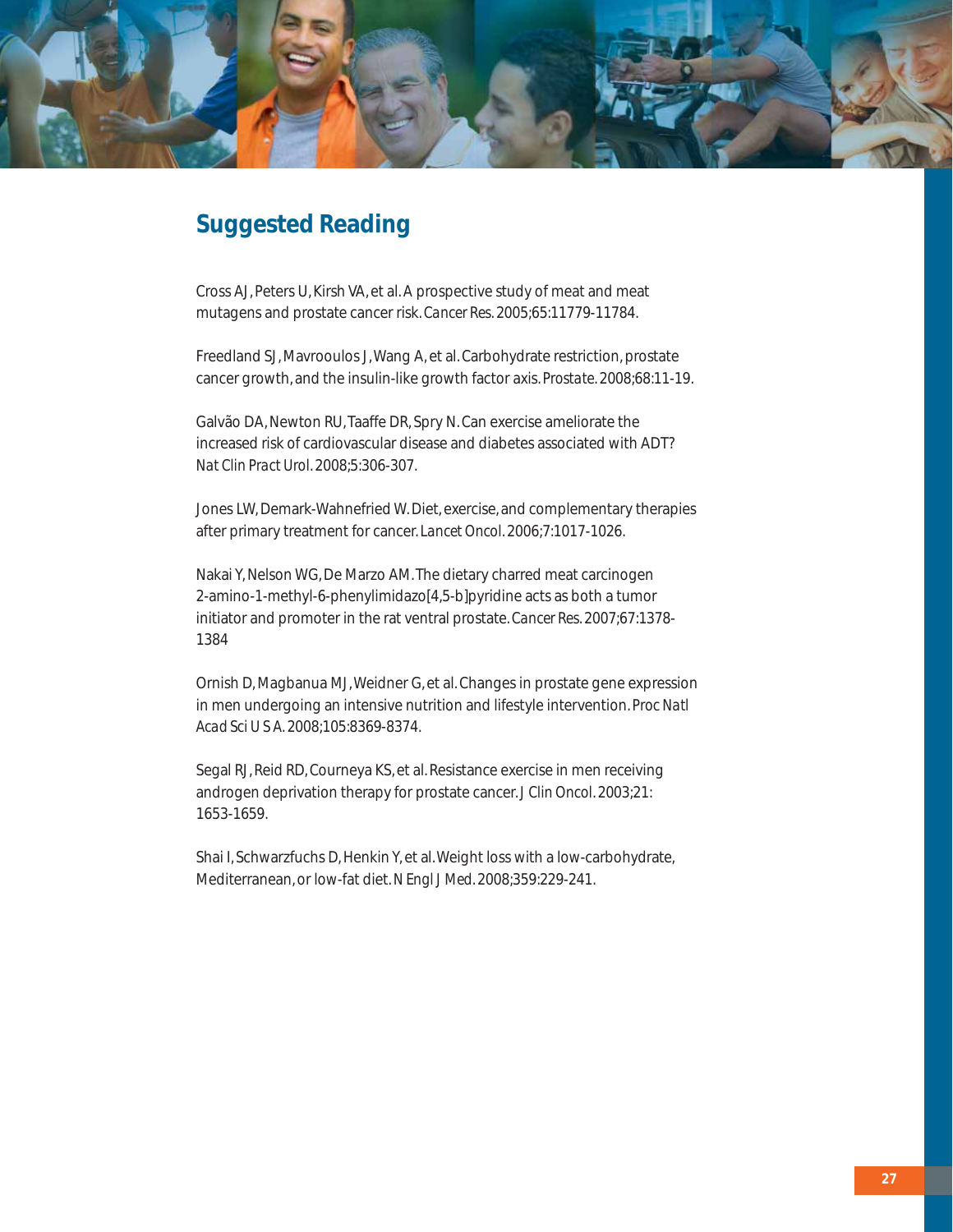# **My Nutrition and Fitness Plan**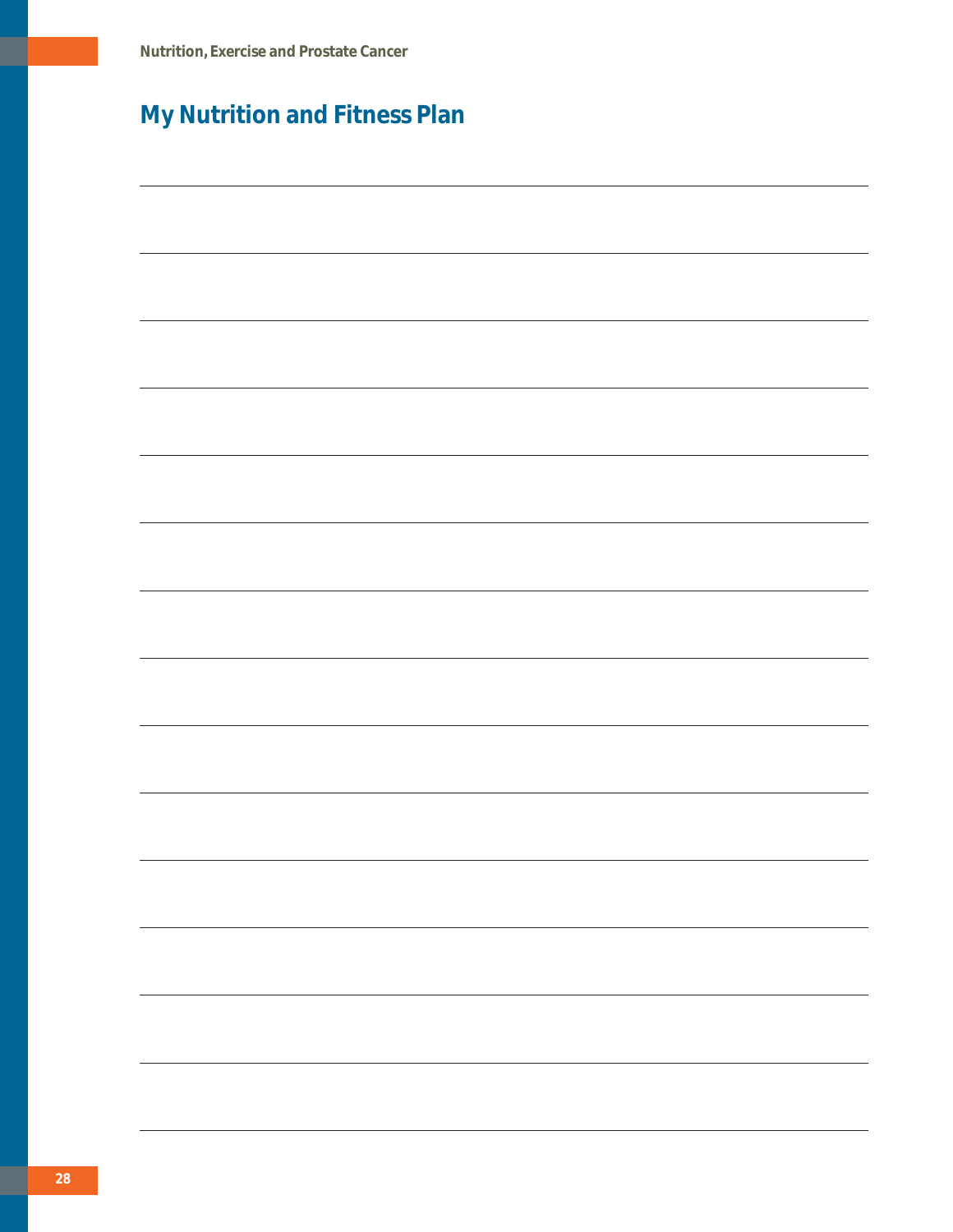